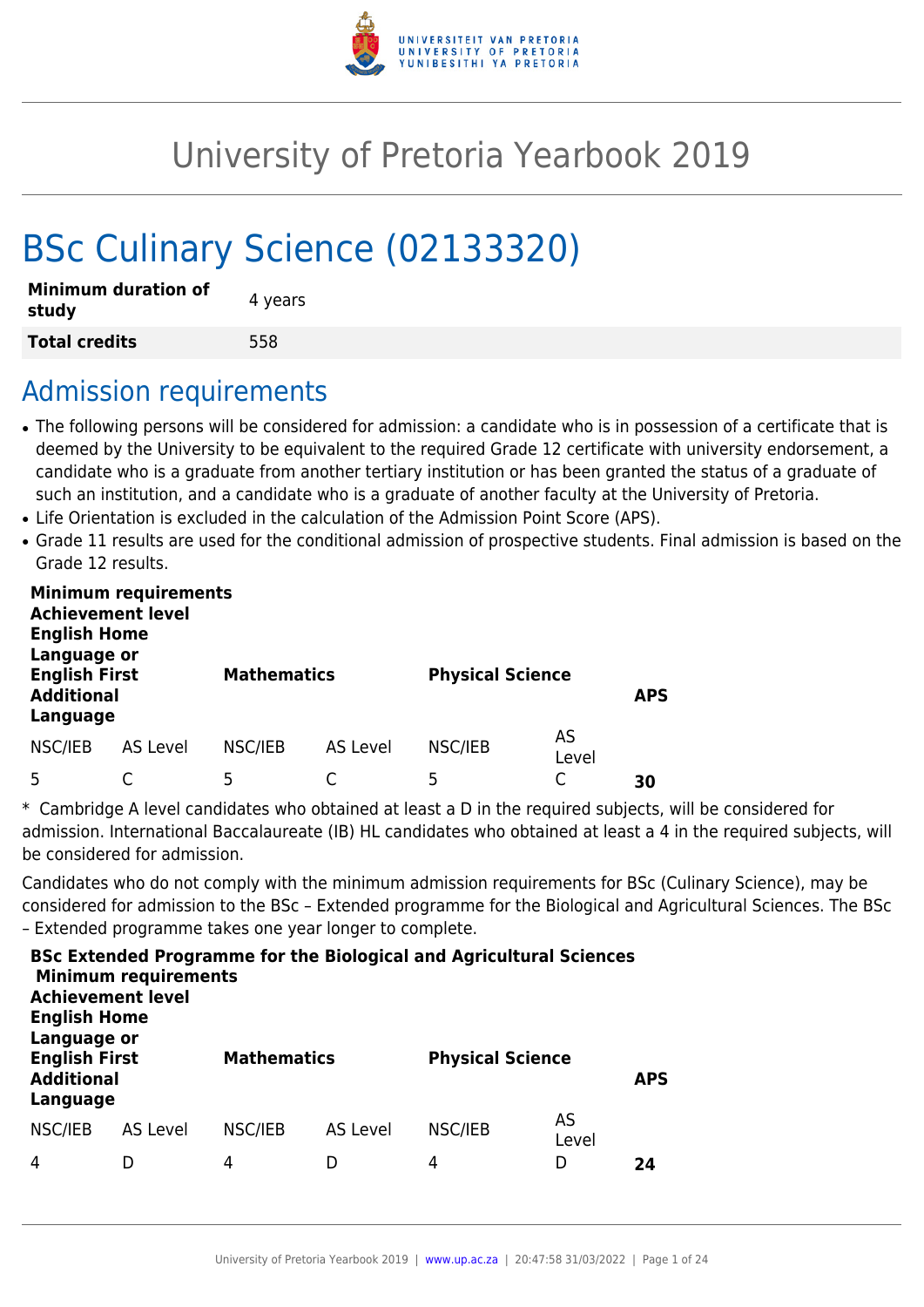

# Other programme-specific information

A student must pass all the minimum prescribed and elective module credits as set out at the end of each year within a programme as well as the total required credits to comply with the particular degree programme. Please refer to the curricula of the respective programmes. At least 144 credits must be obtained at 300-/400-level, or otherwise as indicated by curriculum. The minimum module credits needed to comply with degree requirements is set out at the end of each study programme. Subject to the programmes as indicated a maximum of 150 credits will be recognised at 100-level. A student may, in consultation with the relevant head of department and subject to the permission by the Dean, select or replace prescribed module credits not indicated in BSc threeyear study programmes to the equivalent of a maximum of 36 module credits.

It is important that the total number of prescribed module credits is completed during the course of the study programme. The Dean may, on the recommendation of the relevant head of department, approve deviations in this regard. Subject to the programmes as indicated in the respective curricula, a student may not register for more than 75 module credits per semester at first-year level subject to permission by the Dean. A student may be permitted to register for up to 80 module credits in a the first semester during the first year provided that he or she obtained a final mark of no less than 70% for grade 12 Mathematics and achieved an APS of 34 or more in the NSC.

Students who are already in possession of a bachelor's degree, will not receive credit for modules of which the content overlap with modules from the degree that was already conferred. Credits will not be considered for more than half the credits passed previously for an uncompleted degree. No credits at the final-year or 300- and 400-level will be granted.

The Dean may, on the recommendation of the programme manager, approve deviations with regard to the composition of the study programme.

Please note: Where elective modules are not specified, these may be chosen from any modules appearing in the list of modules.

It remains the student's responsibility to acertain, prior to registration, whether they comply with the prerequisites of the modules they want to register for.

The prerequisites are listed in the Alphabetical list of modules.

# Promotion to next study year

A student will be promoted to the following year of study if he or she passed 100 credits of the prescribed credits for a year of study, unless the Dean on the recommendation of the relevant head of department decides otherwise. A student who does not comply with the requirements for promotion to the following year of study, retains the credit for the modules already passed and may be admitted by the Dean, on recommendation of the relevant head of department, to modules of the following year of study to a maximum of 48 credits, provided that it will fit in with both the lecture and examination timetable.

#### **General promotion requirements in the faculty**

All students whose academic progress is not acceptable can be suspended from further studies.

- A student who is excluded from further studies in terms of the stipulations of the abovementioned regulations, will be notified in writing by the Dean or Admissions Committee at the end of the relevant semester.
- A student who has been excluded from further studies may apply in writing to the Admissions Committee of the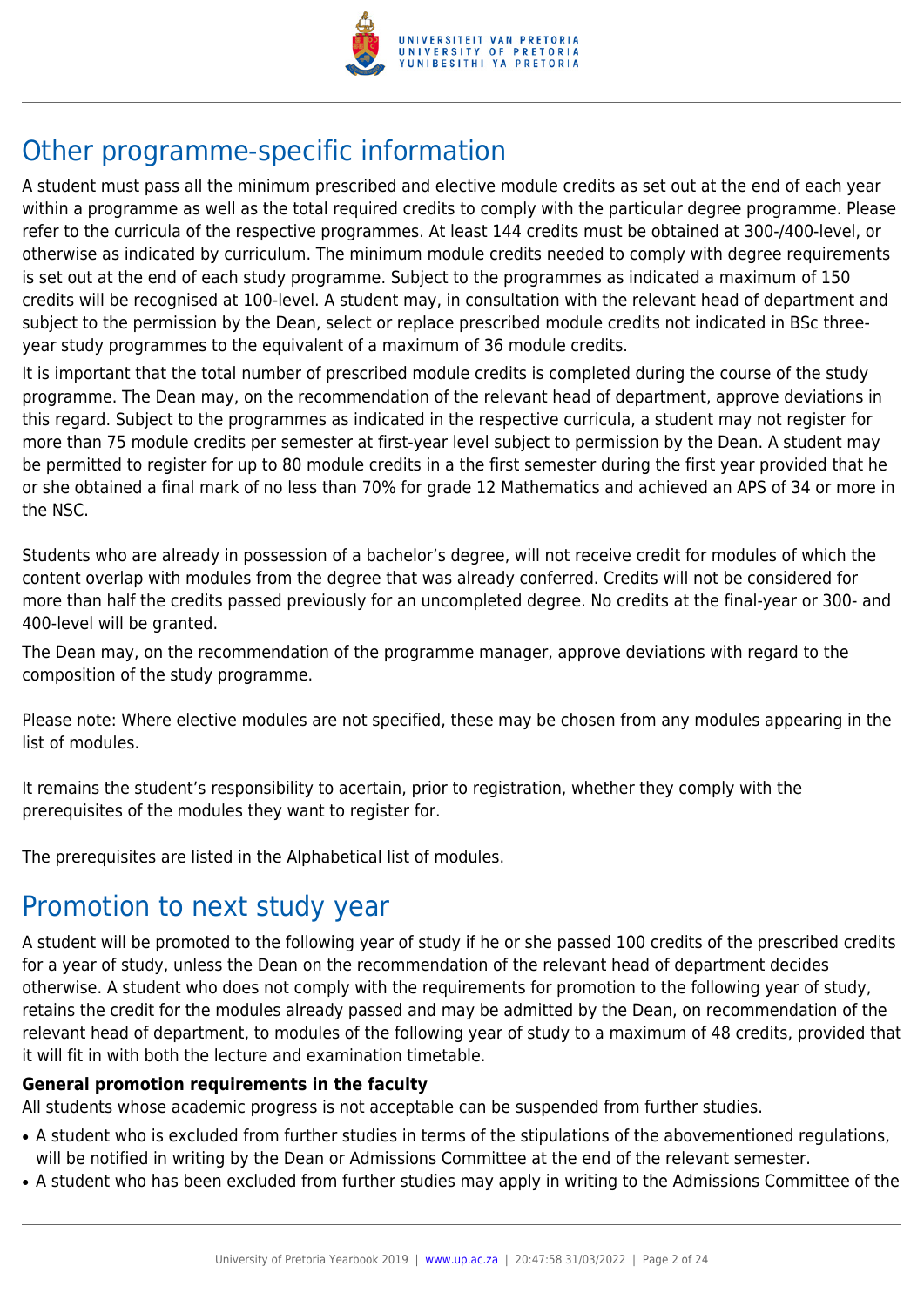

Faculty of Natural and Agricultural Sciences for re-admission.

- Should the student be re-admitted by the Admissions Committee, strict conditions will be set which the student must comply with in order to proceed with his/her studies.
- Should the student not be re-admitted to further studies by the Admissions Committee, he/she will be informed in writing.
- Students who are not re-admitted by the Admissions Committee have the right to appeal to the Senior Appeals Committee.
- Any decision taken by the Senior Appeals Committee is final.

# Practical/clinical/internship information

OPI 400 (Experiential training in industry): During the first to fourth years of study, students must complete a total of 480 hours experiential training in the industry to develop practical and occupational skills, participate in community engagement and provide service learning. This is equal to 3 weeks x 40 hours (120 hours) per year, according to requirements as determine by the head of department. These "credits" include evidence of experiential training, service learning and community engagement during the four years of the study programme and must be successfully completed together with a complete portfolio before the degree will be conferred. Please note: Various practical and industry interaction activities support the theoretical component of VDS 414 & VDS 424, VDS 413 and FST 413 and take place after hours to develop practical and industry skills.

# Pass with distinction

A student obtains his or her degree with distinction if a weighted average of at least 75% is obtained in the following modules:

Recipe development and standardisation 413

Consumer aspects of food 417

Food research project 480

Food service management 420

Food science and technology 413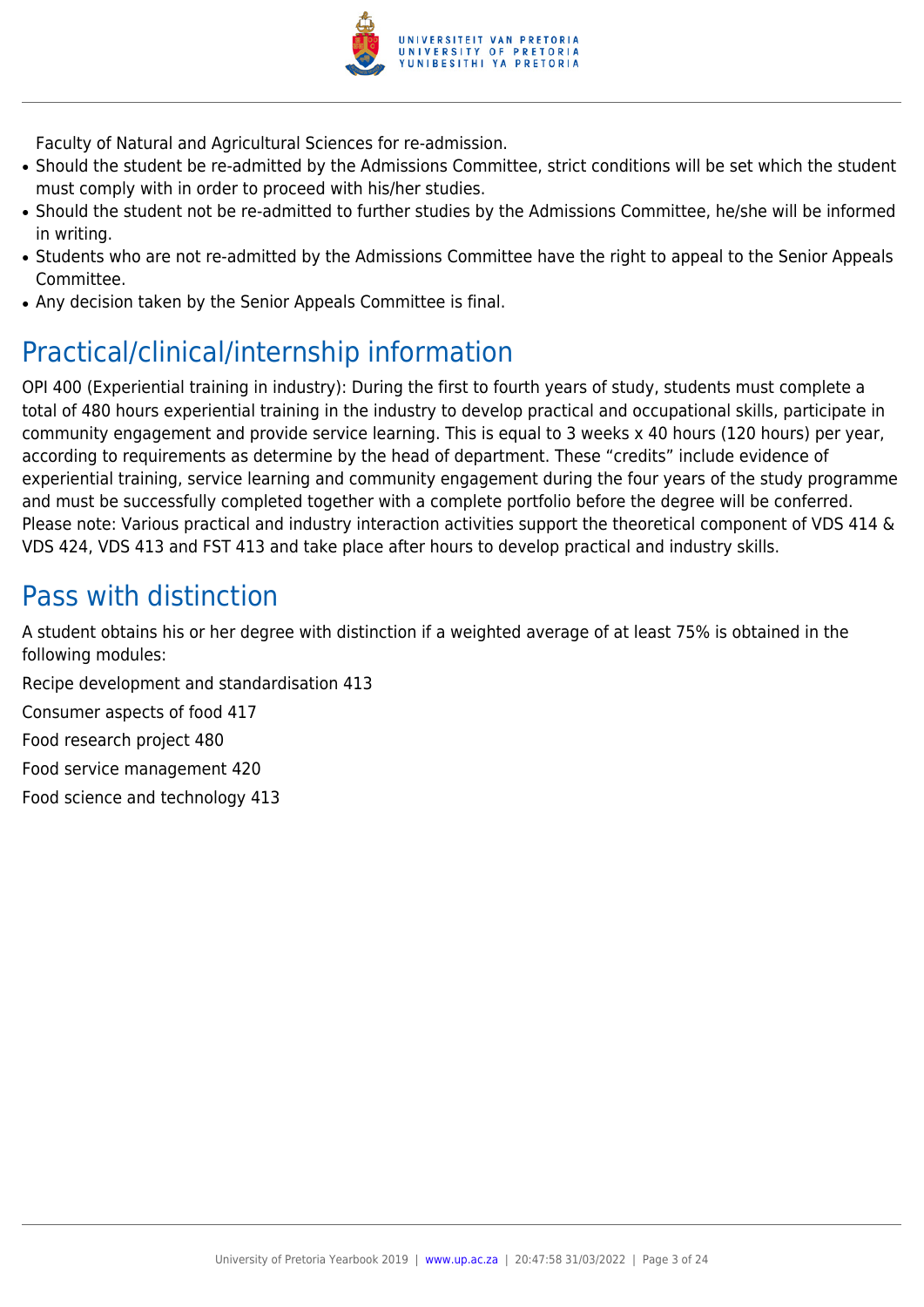

# Curriculum: Year 1

#### **Minimum credits: 134**

#### **Minimum credits: 134**

 $Core = 122 \text{ credits}$ 

Fundamental  $= 12$ 

**Note:** Students who do not qualify for AIM 102 must register for AIM 111 and AIM 121.

### **Fundamental modules**

#### **Academic information management 102 (AIM 102)**

| <b>Module credits</b>         | 6.00                                                                                                                                                                                                                                                                                                 |
|-------------------------------|------------------------------------------------------------------------------------------------------------------------------------------------------------------------------------------------------------------------------------------------------------------------------------------------------|
| <b>Service modules</b>        | <b>Faculty of Education</b><br><b>Faculty of Economic and Management Sciences</b><br><b>Faculty of Humanities</b><br>Faculty of Law<br><b>Faculty of Health Sciences</b><br>Faculty of Natural and Agricultural Sciences<br>Faculty of Theology and Religion<br><b>Faculty of Veterinary Science</b> |
| <b>Prerequisites</b>          | No prerequisites.                                                                                                                                                                                                                                                                                    |
| <b>Contact time</b>           | 2 lectures per week                                                                                                                                                                                                                                                                                  |
| <b>Language of tuition</b>    | Module is presented in English                                                                                                                                                                                                                                                                       |
| <b>Department</b>             | <b>Information Science</b>                                                                                                                                                                                                                                                                           |
| <b>Period of presentation</b> | Semester 2                                                                                                                                                                                                                                                                                           |

#### **Module content**

Find, evaluate, process, manage and present information resources for academic purposes using appropriate technology. Apply effective search strategies in different technological environments. Demonstrate the ethical and fair use of information resources. Integrate 21st-century communications into the management of academic information.

#### **Academic information management 111 (AIM 111)**

| <b>Module credits</b>  | 4.00                                                                                                                                                                                                                                                                                                                                 |
|------------------------|--------------------------------------------------------------------------------------------------------------------------------------------------------------------------------------------------------------------------------------------------------------------------------------------------------------------------------------|
| <b>Service modules</b> | Faculty of Engineering, Built Environment and Information Technology<br><b>Faculty of Education</b><br><b>Faculty of Economic and Management Sciences</b><br><b>Faculty of Humanities</b><br>Faculty of Law<br><b>Faculty of Health Sciences</b><br>Faculty of Natural and Agricultural Sciences<br>Faculty of Theology and Religion |
| <b>Prerequisites</b>   | No prerequisites.                                                                                                                                                                                                                                                                                                                    |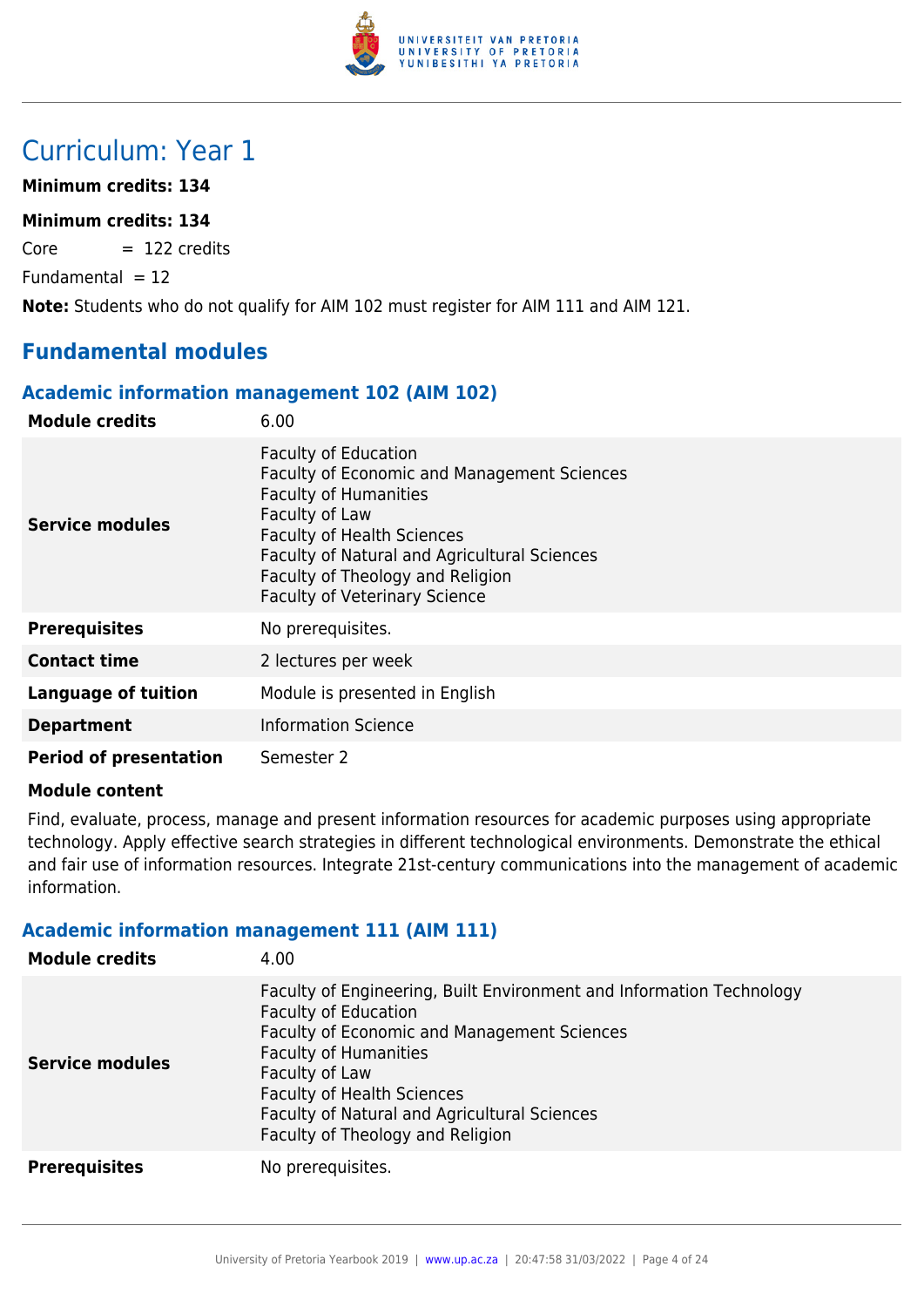

| <b>Contact time</b>           | 2 lectures per week            |
|-------------------------------|--------------------------------|
| Language of tuition           | Module is presented in English |
| <b>Department</b>             | <b>Information Science</b>     |
| <b>Period of presentation</b> | Semester 1                     |

Find, evaluate, process, manage and present information resources for academic purposes using appropriate technology.

#### **Academic information management 121 (AIM 121)**

| <b>Module credits</b>         | 4.00                                                                                                                                                                                                                                                                                                                                                                  |
|-------------------------------|-----------------------------------------------------------------------------------------------------------------------------------------------------------------------------------------------------------------------------------------------------------------------------------------------------------------------------------------------------------------------|
| Service modules               | Faculty of Engineering, Built Environment and Information Technology<br><b>Faculty of Education</b><br>Faculty of Economic and Management Sciences<br><b>Faculty of Humanities</b><br>Faculty of Law<br><b>Faculty of Health Sciences</b><br>Faculty of Natural and Agricultural Sciences<br>Faculty of Theology and Religion<br><b>Faculty of Veterinary Science</b> |
| <b>Prerequisites</b>          | No prerequisites.                                                                                                                                                                                                                                                                                                                                                     |
| <b>Contact time</b>           | 2 lectures per week                                                                                                                                                                                                                                                                                                                                                   |
| Language of tuition           | Module is presented in English                                                                                                                                                                                                                                                                                                                                        |
| <b>Department</b>             | <b>Informatics</b>                                                                                                                                                                                                                                                                                                                                                    |
| <b>Period of presentation</b> | Semester 2                                                                                                                                                                                                                                                                                                                                                            |

#### **Module content**

Apply effective search strategies in different technological environments. Demonstrate the ethical and fair use of information resources. Integrate 21st-century communications into the management of academic information.

#### **Language and study skills 110 (LST 110)**

| <b>Module credits</b>         | 6.00                                                                                 |
|-------------------------------|--------------------------------------------------------------------------------------|
| <b>Service modules</b>        | Faculty of Natural and Agricultural Sciences<br><b>Faculty of Veterinary Science</b> |
| <b>Prerequisites</b>          | No prerequisites.                                                                    |
| <b>Contact time</b>           | 2 lectures per week                                                                  |
| <b>Language of tuition</b>    | Module is presented in English                                                       |
| <b>Department</b>             | Unit for Academic Literacy                                                           |
| <b>Period of presentation</b> | Semester 1                                                                           |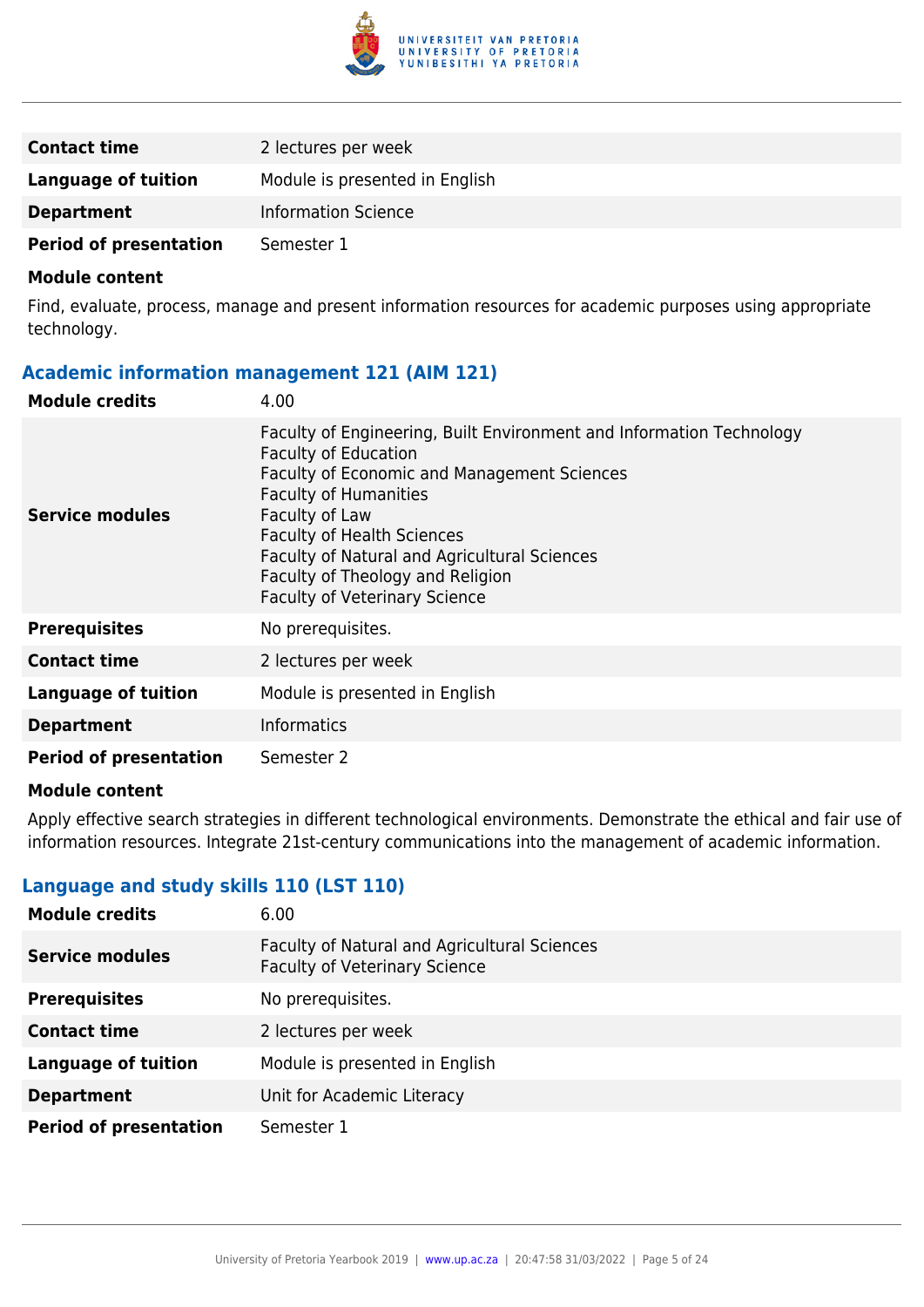

The module aims to equip students with the ability to cope with the reading and writing demands of scientific disciplines.

### **Academic orientation 102 (UPO 102)**

| <b>Module credits</b>         | 0.00                                           |
|-------------------------------|------------------------------------------------|
| Language of tuition           | Module is presented in English                 |
| <b>Department</b>             | Natural and Agricultural Sciences Deans Office |
| <b>Period of presentation</b> | Year                                           |

# **Core modules**

#### **Marketing Management 120 (BEM 120)**

| <b>Module credits</b>         | 10.00                                                                |
|-------------------------------|----------------------------------------------------------------------|
| <b>Service modules</b>        | Faculty of Engineering, Built Environment and Information Technology |
| <b>Contact time</b>           | 3 lectures per week                                                  |
| <b>Language of tuition</b>    | Module is presented in English                                       |
| <b>Department</b>             | Marketing Management                                                 |
| <b>Period of presentation</b> | Semester 2                                                           |

#### **Module content**

This module provides an overview of the fundamentals of marketing by considering the exchange process, customer value, marketing research and the development of a marketing plan. It also addresses the marketing mix elements with specific focus on the seven service marketing elements namely the service product, physical evidence, people, process, distribution, pricing and integrated marketing communication.

#### **Biometry 120 (BME 120)**

| <b>Module credits</b>         | 16.00                                                                                                                                                        |
|-------------------------------|--------------------------------------------------------------------------------------------------------------------------------------------------------------|
| Service modules               | Faculty of Engineering, Built Environment and Information Technology<br>Faculty of Natural and Agricultural Sciences<br><b>Faculty of Veterinary Science</b> |
| <b>Prerequisites</b>          | At least 4 (50-59%) in Mathematics in the Grade 12 examination, or at least 50%<br>in both Statistics 113, 123                                               |
| <b>Contact time</b>           | 1 practical per week, 4 lectures per week                                                                                                                    |
| <b>Language of tuition</b>    | Module is presented in English                                                                                                                               |
| <b>Department</b>             | <b>Statistics</b>                                                                                                                                            |
| <b>Period of presentation</b> | Semester 2                                                                                                                                                   |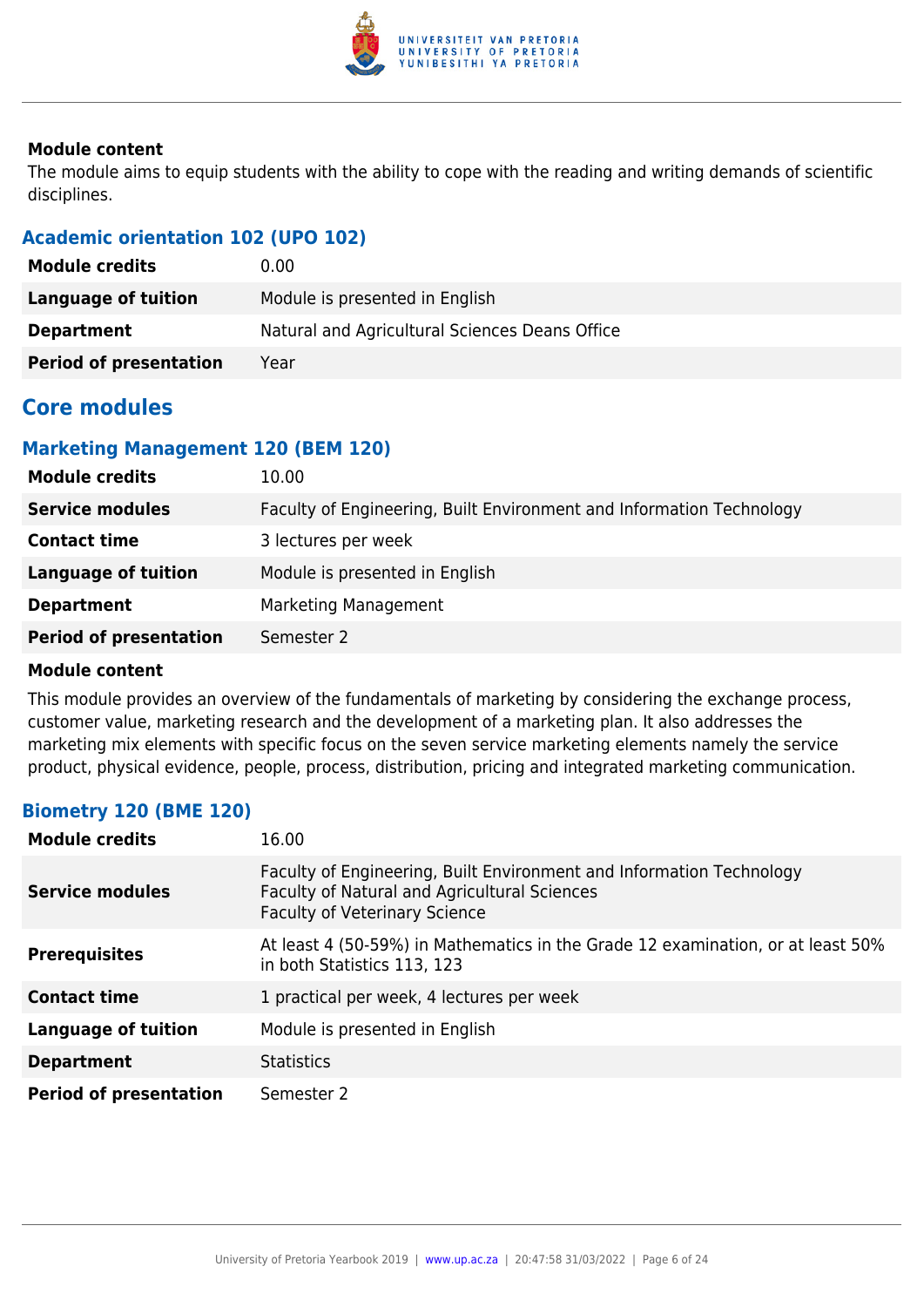

Simple statistical analysis: Data collection and analysis: Samples, tabulation, graphical representation, describing location, spread and skewness. Introductory probability and distribution theory. Sampling distributions and the central limit theorem. Statistical inference: Basic principles, estimation and testing in the one- and two-sample cases (parametric and non-parametric). Introduction to experimental design. One- and twoway designs, randomised blocks. Multiple statistical analysis: Bivariate data sets: Curve fitting (linear and non-linear), growth curves. Statistical inference in the simple regression case. Categorical analysis: Testing goodness of fit and contingency tables. Multiple regression and correlation: Fitting and testing of models. Residual analysis. Computer literacy: Use of computer packages in data analysis and report writing.

#### **General chemistry 117 (CMY 117)**

| <b>Module credits</b>         | 16.00                                                                                                                                                                            |
|-------------------------------|----------------------------------------------------------------------------------------------------------------------------------------------------------------------------------|
| Service modules               | Faculty of Engineering, Built Environment and Information Technology<br><b>Faculty of Education</b><br><b>Faculty of Health Sciences</b><br><b>Faculty of Veterinary Science</b> |
| <b>Prerequisites</b>          | A candidate must have Mathematics for at least 60% and 60% for Physical<br>Sciences.                                                                                             |
| <b>Contact time</b>           | 1 practical per week, 4 lectures per week                                                                                                                                        |
| <b>Language of tuition</b>    | Module is presented in English                                                                                                                                                   |
| <b>Department</b>             | Chemistry                                                                                                                                                                        |
| <b>Period of presentation</b> | Semester 1                                                                                                                                                                       |

#### **Module content**

General introduction to inorganic, analytical and physical chemistry. Atomic structure and periodicity. Molecular structure and chemical bonding using the VSEOR model. Nomenclature of inorganic ions and compounds. Classification of reactions: precipitation, acid-base, redox reactions and gas-forming reactions. Mole concept and stoichiometric calculations concerning chemical formulas and chemical reactions. Principles of reactivity: energy and chemical reactions. Physical behaviour gases, liquids, solids and solutions and the role of intermolecular forces. Rate of reactions: Introduction to chemical kinetics.

#### **General chemistry 127 (CMY 127)**

| <b>Module credits</b>      | 16.00                                                                                                                                                                     |
|----------------------------|---------------------------------------------------------------------------------------------------------------------------------------------------------------------------|
| <b>Service modules</b>     | Faculty of Engineering, Built Environment and Information Technology<br>Faculty of Education<br><b>Faculty of Health Sciences</b><br><b>Faculty of Veterinary Science</b> |
| <b>Prerequisites</b>       | Natural and Agricultural Sciences students: CMY 117 GS or CMY 154 GS Health<br>Sciences students: none                                                                    |
| <b>Contact time</b>        | 4 lectures per week, 1 practical per week                                                                                                                                 |
| <b>Language of tuition</b> | Module is presented in English                                                                                                                                            |
| <b>Department</b>          | Chemistry                                                                                                                                                                 |
|                            |                                                                                                                                                                           |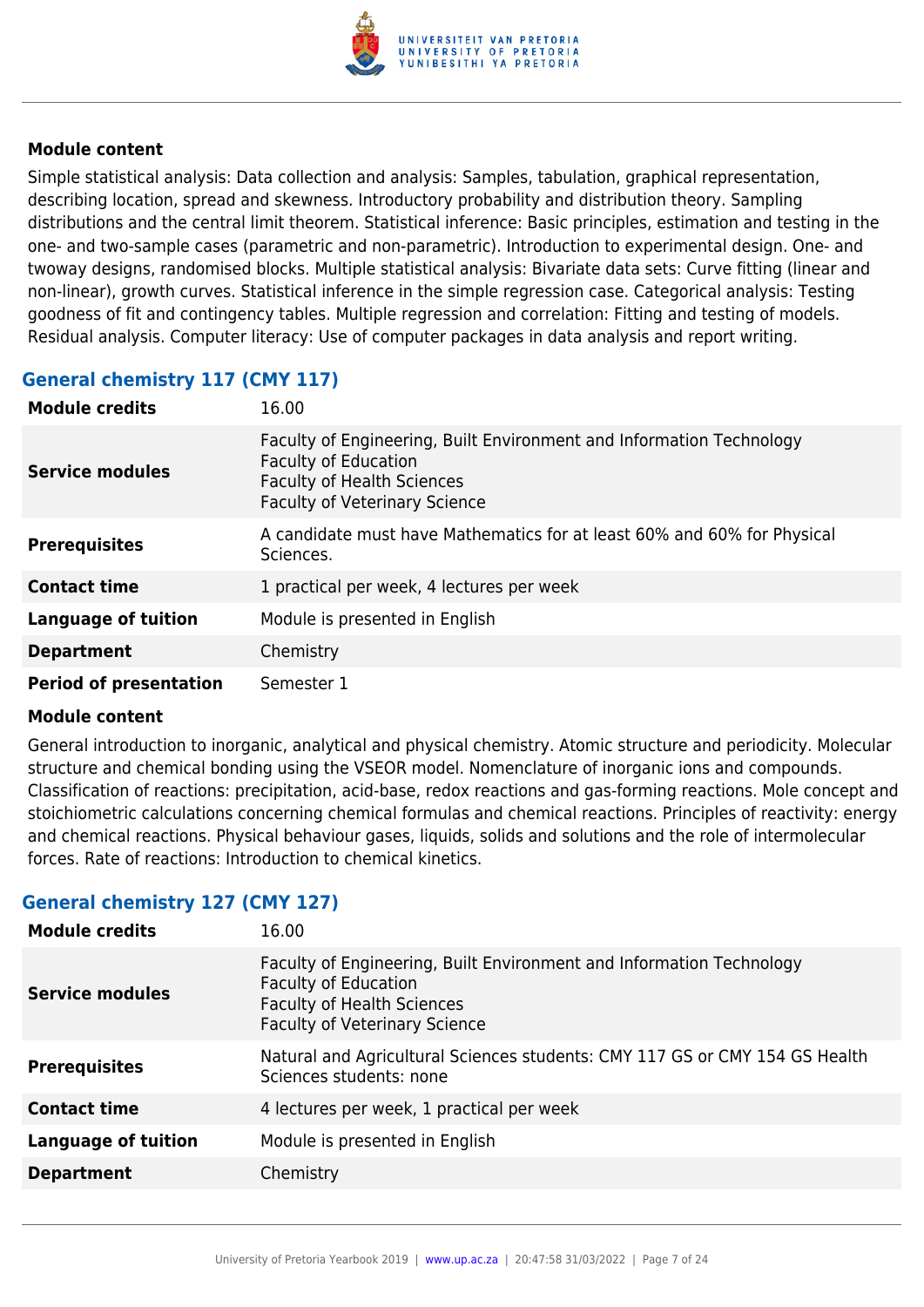

#### **Period of presentation** Semester 2

#### **Module content**

Theory: General physical-analytical chemistry: Chemical equilibrium, acids and bases, buffers, solubility equilibrium, entropy and free energy, electrochemistry. Organic chemistry: Structure (bonding), nomenclature, isomerism, introductory stereochemistry, introduction to chemical reactions and chemical properties of organic compounds and biological compounds, i.e. carbohydrates and aminoacids. Practical: Molecular structure (model building), synthesis and properties of simple organic compounds.

### **Physiology 110 (FSG 110)**

| <b>Module credits</b>         | 6.00                                                                         |
|-------------------------------|------------------------------------------------------------------------------|
| <b>Service modules</b>        | <b>Faculty of Humanities</b><br>Faculty of Natural and Agricultural Sciences |
| <b>Prerequisites</b>          | No prerequisites.                                                            |
| <b>Contact time</b>           | 3 lectures per week                                                          |
| <b>Language of tuition</b>    | Module is presented in English                                               |
| <b>Department</b>             | Physiology                                                                   |
| <b>Period of presentation</b> | Semester 1                                                                   |

#### **Module content**

Introduction (terminology and anatomical orientation); chemical principles; cytology and histology; neurophysiology and the senses; haematology and body fluids; cardiovascular system.

### **Physiology 120 (FSG 120)**

| <b>Module credits</b>         | 6.00                                                                         |
|-------------------------------|------------------------------------------------------------------------------|
| <b>Service modules</b>        | <b>Faculty of Humanities</b><br>Faculty of Natural and Agricultural Sciences |
| <b>Prerequisites</b>          | <b>FSG 110</b>                                                               |
| <b>Contact time</b>           | 3 lectures per week                                                          |
| <b>Language of tuition</b>    | Module is presented in English                                               |
| <b>Department</b>             | Physiology                                                                   |
| <b>Period of presentation</b> | Semester 2                                                                   |

#### **Module content**

Respiratory system; nutrition; digestion and metabolism; kidneys and acid-base equilibrium; endocrinology; reproduction physiology and reproduction; skin and body temperatures.

#### **Introduction to microbiology 161 (MBY 161)**

| <b>Module credits</b>  | 8.00                                                                 |
|------------------------|----------------------------------------------------------------------|
| <b>Service modules</b> | Faculty of Engineering, Built Environment and Information Technology |
| <b>Prerequisites</b>   | <b>MLB 111 GS</b>                                                    |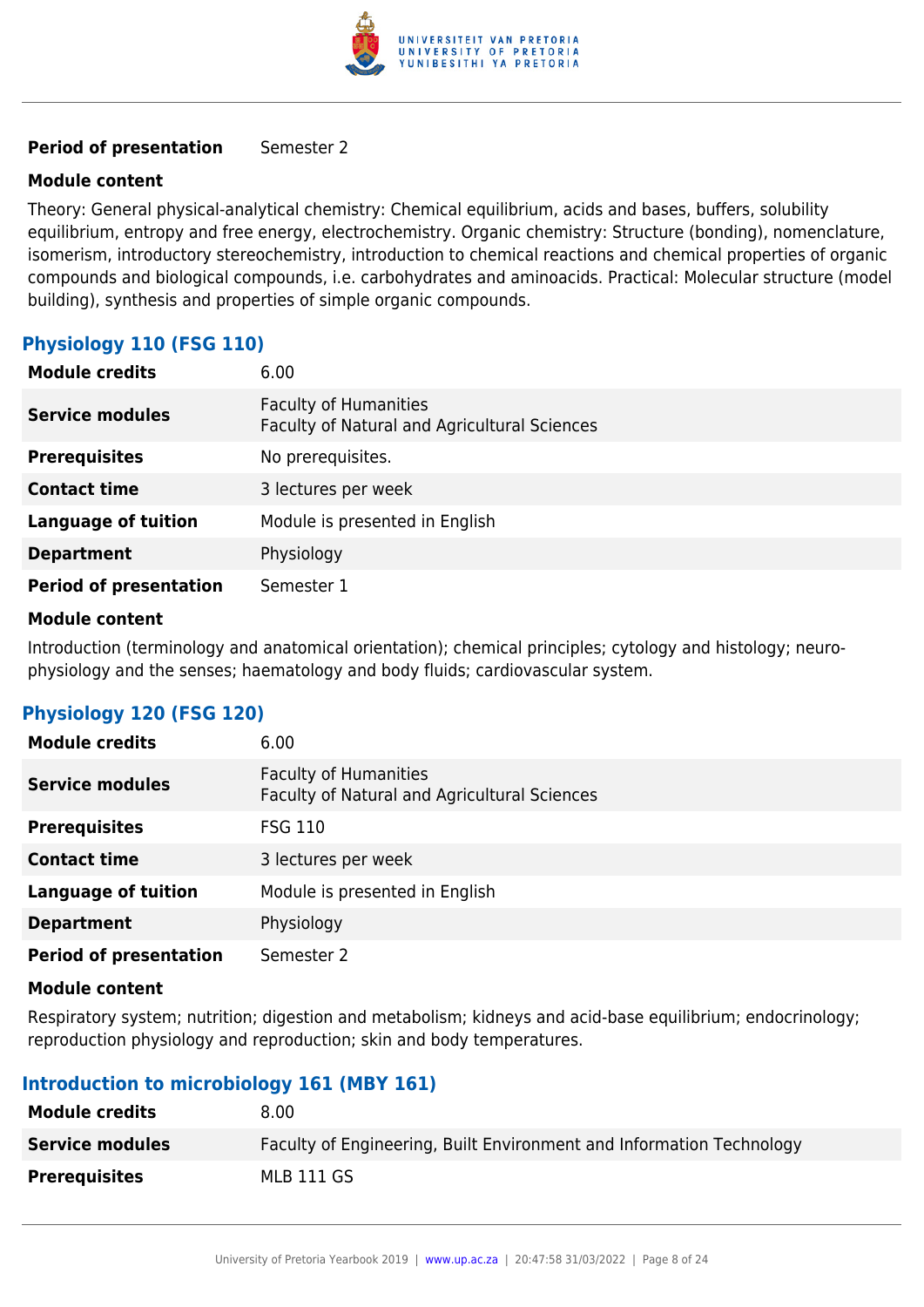

| <b>Contact time</b>           | 2 lectures per week, fortnightly tutorials |
|-------------------------------|--------------------------------------------|
| Language of tuition           | Module is presented in English             |
| <b>Department</b>             | Biochemistry, Genetics and Microbiology    |
| <b>Period of presentation</b> | Semester 2                                 |

The module will introduce the student to the field of Microbiology. Basic Microbiological aspects that will be covered include introduction into the diversity of the microbial world (bacteria, archaea, eukaryotic microorganisms and viruses), basic principles of cell structure and function, microbial nutrition and microbial growth and growth control. Applications in Microbiology will be illustrated by specific examples i.e. bioremediation, animal-microbial symbiosis, plant-microbial symbiosis and the use of microorganisms in industrial microbiology. Wastewater treatment, microbial diseases and food will be introduced using specific examples.

#### **Molecular and cell biology 111 (MLB 111)**

| <b>Module credits</b>         | 16.00                                                                                                                                                                            |
|-------------------------------|----------------------------------------------------------------------------------------------------------------------------------------------------------------------------------|
| <b>Service modules</b>        | Faculty of Engineering, Built Environment and Information Technology<br><b>Faculty of Education</b><br><b>Faculty of Health Sciences</b><br><b>Faculty of Veterinary Science</b> |
| <b>Prerequisites</b>          | A candidate who has passed Mathematics with at least 60% in the Grade 12<br>examination                                                                                          |
| <b>Contact time</b>           | 1 practical/tutorial per week, 4 lectures per week                                                                                                                               |
| <b>Language of tuition</b>    | Module is presented in English                                                                                                                                                   |
| <b>Department</b>             | Biochemistry, Genetics and Microbiology                                                                                                                                          |
| <b>Period of presentation</b> | Semester 1                                                                                                                                                                       |

#### **Module content**

 Introduction to the molecular structure and function of the cell. Basic chemistry of the cell. Structure and composition of prokaryotic and eukaryotic cells. Ultrastructure and function of cellular organelles, membranes and the cytoskeleton. General principles of energy, enzymes and cell metabolism. Selected processes, e.g. glycolysis, respiration and/or photosynthesis. Introduction to molecular genetics: DNA structure and replication, transcription, translation. Cell growth and cell division.

#### **Basic food preparation 111 (VDS 111)**

| <b>Module credits</b>      | 6.00                                                                    |
|----------------------------|-------------------------------------------------------------------------|
| <b>Service modules</b>     | <b>Faculty of Health Sciences</b>                                       |
| <b>Prerequisites</b>       | No prerequisites.                                                       |
| <b>Contact time</b>        | 0.5 practical per week, 1 lecture per week, 1 discussion class per week |
| <b>Language of tuition</b> | Module is presented in English                                          |
| <b>Department</b>          | <b>Consumer and Food Sciences</b>                                       |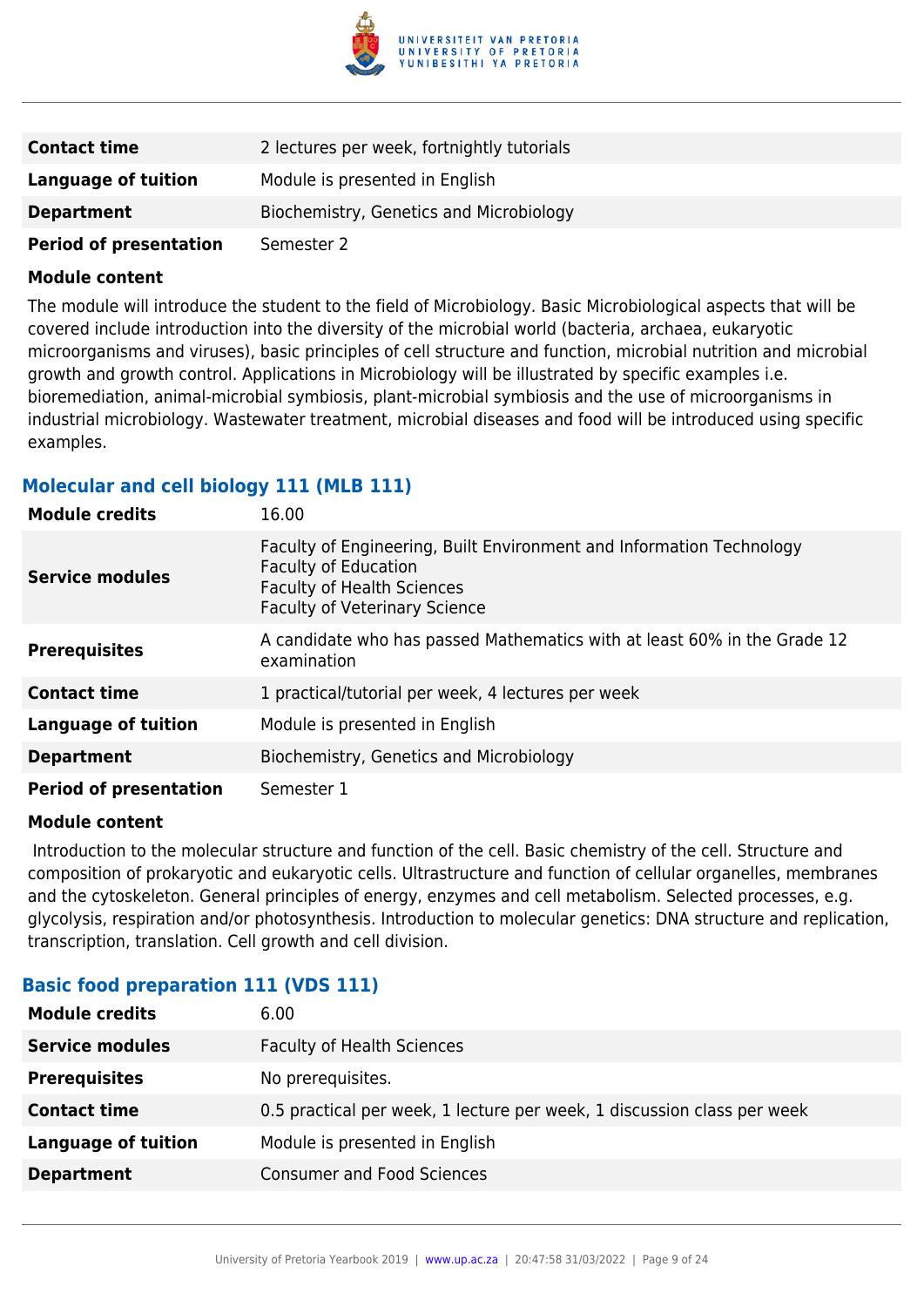

#### **Period of presentation** Semester 1

#### **Module content**

Module 1: Basic food preparation and food preparation techniques. Mise en place, weighing and measurement techniques, equipment and terminology as applied in food preparation. History of the foodservice industry and contemporary chefs. Basic food quality control.

Module 2: Food preparation basics of the following: stocks, soups and sauces

#### **Basic food preparation 121 (VDS 121)**

| <b>Module credits</b>         | 6.00                                     |
|-------------------------------|------------------------------------------|
| <b>Service modules</b>        | <b>Faculty of Health Sciences</b>        |
| <b>Prerequisites</b>          | VDS 111                                  |
| <b>Contact time</b>           | 1 practical per week, 1 lecture per week |
| <b>Language of tuition</b>    | Module is presented in English           |
| <b>Department</b>             | <b>Consumer and Food Sciences</b>        |
| <b>Period of presentation</b> | Semester 2                               |

#### **Module content**

Module 1: Principles and practices of food preparation and cooking techniques. Mise en place, weighing and measurement techniques, equipment and terminology as applied in food preparation. Basic food quality control. Module 2: Food preparation basics of the following: starches and cereals

#### **Mathematics 134 (WTW 134)**

| <b>Module credits</b>         | 16.00                                                                                                                                       |
|-------------------------------|---------------------------------------------------------------------------------------------------------------------------------------------|
| <b>Service modules</b>        | Faculty of Engineering, Built Environment and Information Technology<br><b>Faculty of Education</b><br><b>Faculty of Veterinary Science</b> |
| <b>Prerequisites</b>          | 50% for Mathematics in Grade 12                                                                                                             |
| <b>Contact time</b>           | 4 lectures per week, 1 tutorial per week                                                                                                    |
| <b>Language of tuition</b>    | Module is presented in English                                                                                                              |
| <b>Department</b>             | <b>Mathematics and Applied Mathematics</b>                                                                                                  |
| <b>Period of presentation</b> | Semester 1                                                                                                                                  |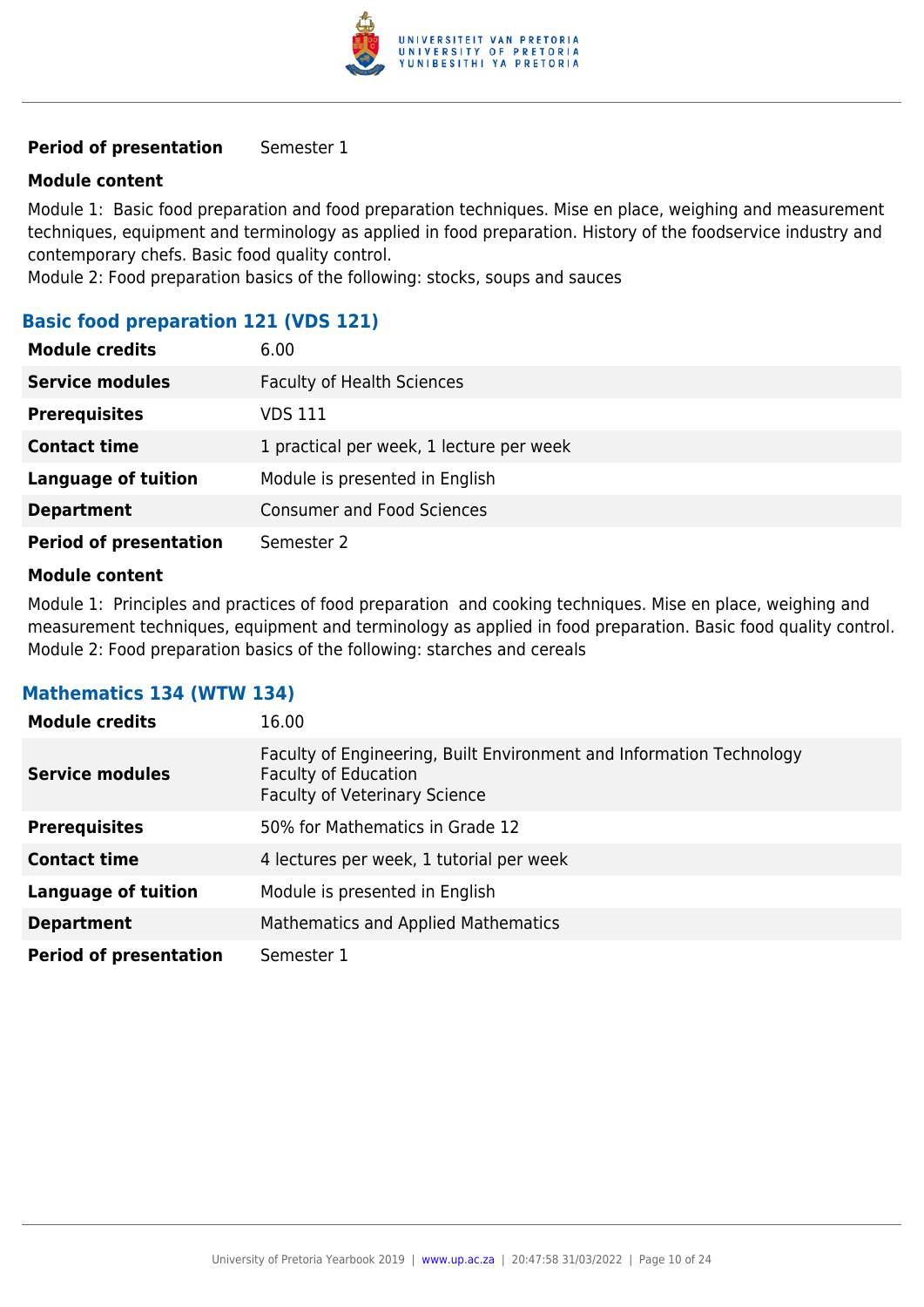

\*Students will not be credited for more than one of the following modules for their degree: WTW 134, WTW 165, WTW 114, WTW 158. WTW 134 does not lead to admission to Mathematics at 200 level and is intended for students who require Mathematics at 100 level only. WTW 134 is offered as WTW 165 in the second semester only to students who have applied in the first semester of the current year for the approximately 65 MBChB, or the 5-6 BChD places becoming available in the second semester and who were therefore enrolled for MGW 112 in the first semester of the current year.

Functions, derivatives, interpretation of the derivative, rules of differentiation, applications of differentiation, integration, interpretation of the definite integral, applications of integration. Matrices, solutions of systems of equations. All topics are studied in the context of applications.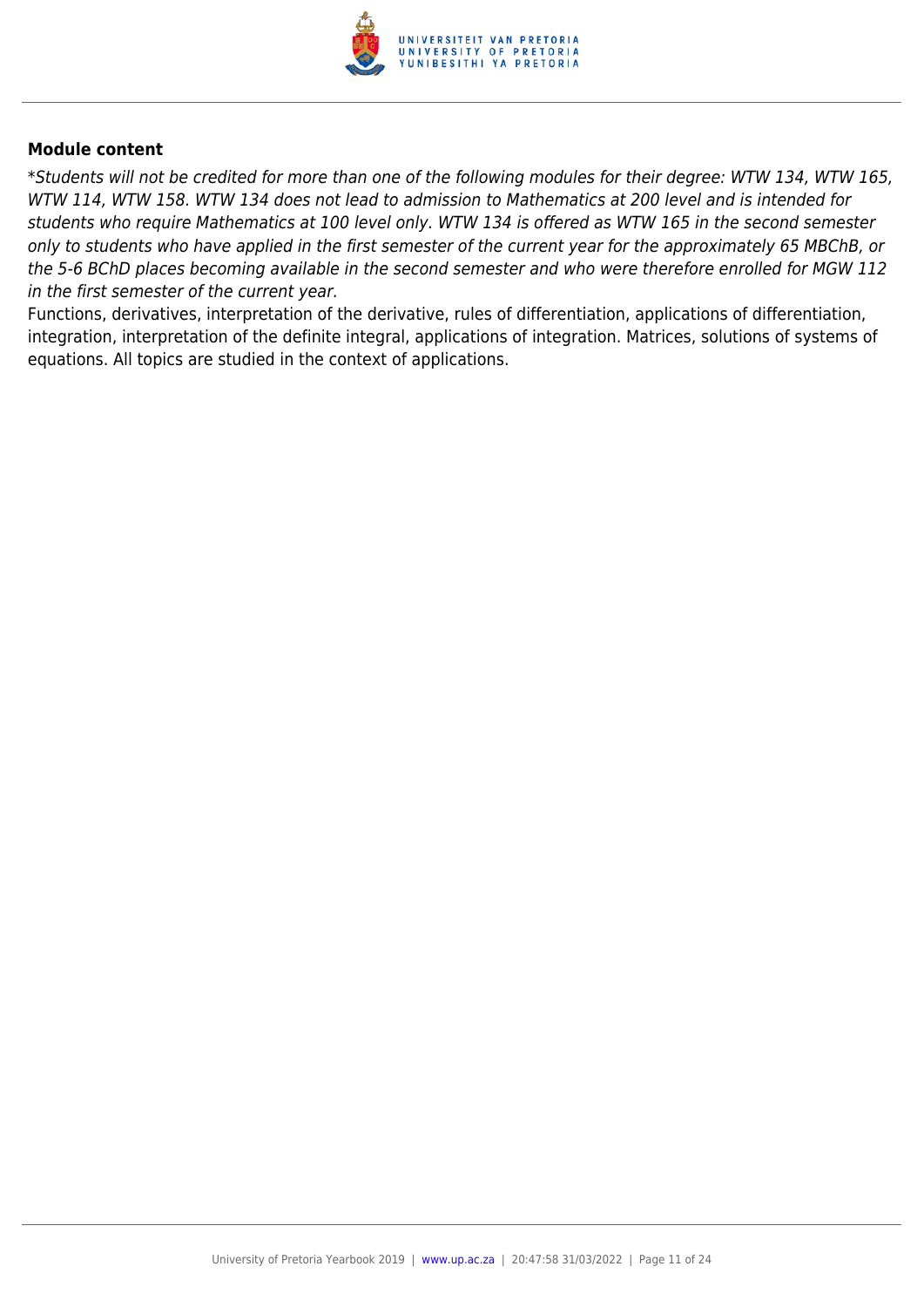

# Curriculum: Year 2

**Minimum credits: 144**

#### **Minimum credits:**

 $Core = 144$ 

# **Core modules**

#### **Introduction to proteins and enzymes 251 (BCM 251)**

| <b>Module credits</b>         | 12.00                                    |
|-------------------------------|------------------------------------------|
| <b>Service modules</b>        | <b>Faculty of Health Sciences</b>        |
| <b>Prerequisites</b>          | CMY 117 GS and CMY 127 GS and MLB 111 GS |
| <b>Contact time</b>           | 1 tutorial per week, 2 lectures per week |
| <b>Language of tuition</b>    | Module is presented in English           |
| <b>Department</b>             | Biochemistry, Genetics and Microbiology  |
| <b>Period of presentation</b> | Semester 1                               |

#### **Module content**

Structural and ionic properties of amino acids. Peptides, the peptide bond, primary, secondary, tertiary and quaternary structure of proteins. Interactions that stabilise protein structure, denaturation and renaturation of proteins. Introduction to methods for the purification of proteins, amino acid composition, and sequence determinations. Enzyme kinetics and enzyme inhibition. Allosteric enzymes, regulation of enzyme activity, active centres and mechanisms of enzyme catalysis. Examples of industrial applications of enzymes and in clinical pathology as biomarkers of diseases. Introduction to practical laboratory techniques and Good Laboratory Practice. Techniques for the quantitative and qualitative analysis of biological molecules, enzyme activity measurements . Processing and presentation of scientific data.

#### **Carbohydrate metabolism 252 (BCM 252)**

| <b>Module credits</b>         | 12.00                                                            |
|-------------------------------|------------------------------------------------------------------|
| <b>Service modules</b>        | <b>Faculty of Education</b><br><b>Faculty of Health Sciences</b> |
| <b>Prerequisites</b>          | CMY 117 GS and CMY 127 GS and MLB 111 GS                         |
| <b>Contact time</b>           | 1 tutorial per week, 2 lectures per week                         |
| <b>Language of tuition</b>    | Module is presented in English                                   |
| <b>Department</b>             | Biochemistry, Genetics and Microbiology                          |
| <b>Period of presentation</b> | Semester 1                                                       |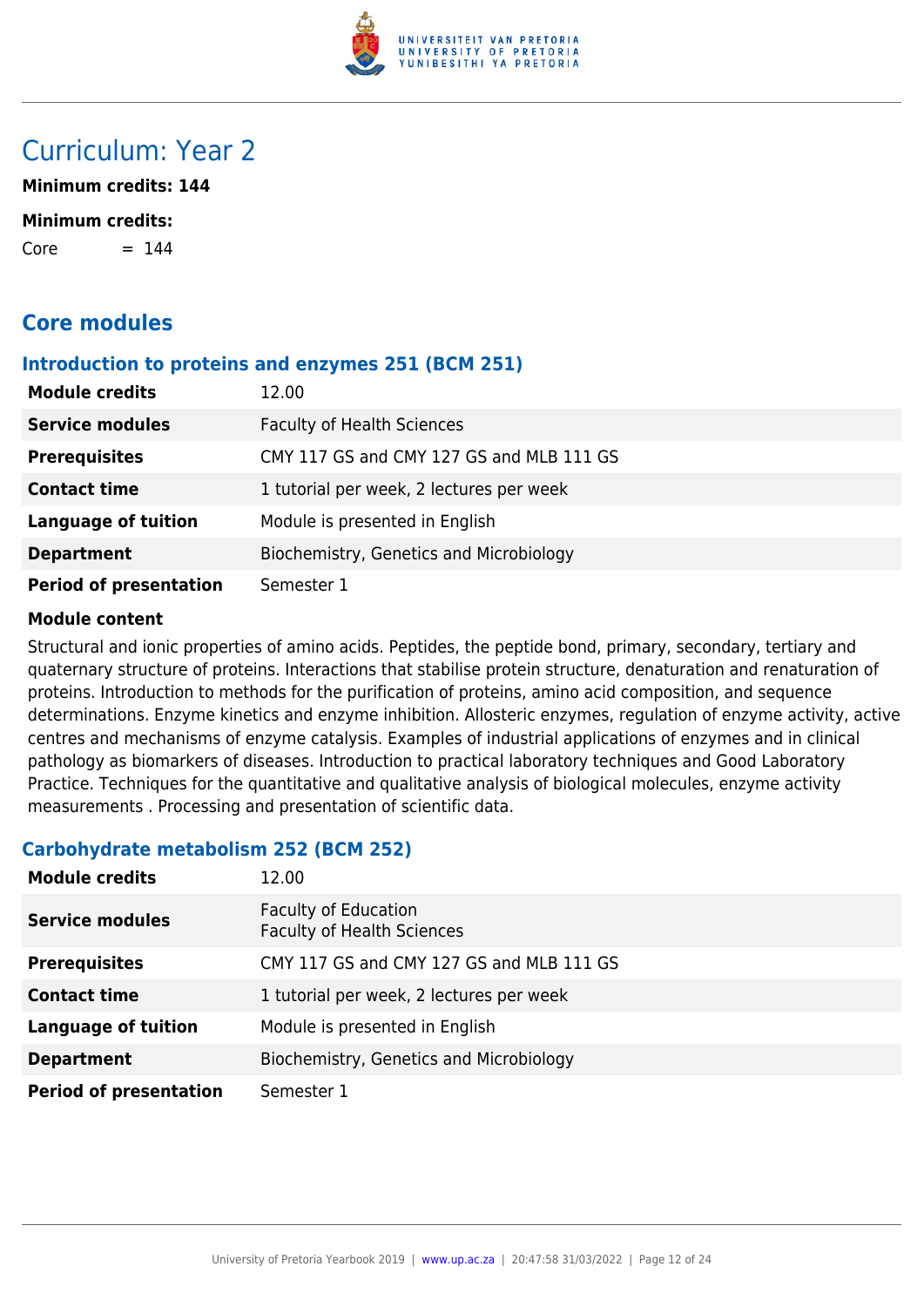

Carbohydrate structure and function. Blood glucose measurement in the diagnosis and treatment of diabetes. Bioenergetics and biochemical reaction types. Glycolysis, gluconeogenesis, glycogen metabolism, pentose phosphate pathway, citric acid cycle and electron transport. Total ATP yield from the complete oxidation of glucose. A comparison of cellular respiration and photosynthesis. Practical techniques for the study and analysis of metabolic pathways and enzymes. PO ratio of mitochondria, electrophoresis, extraction, solubility and gel permeation techniques. Scientific method and design.

#### **Lipid and nitrogen metabolism 261 (BCM 261)**

| <b>Module credits</b>         | 12.00                                    |
|-------------------------------|------------------------------------------|
| <b>Service modules</b>        | <b>Faculty of Health Sciences</b>        |
| <b>Prerequisites</b>          | CMY 117 GS and CMY 127 GS and MLB 111 GS |
| <b>Contact time</b>           | 2 lectures per week, 1 tutorial per week |
| <b>Language of tuition</b>    | Module is presented in English           |
| <b>Department</b>             | Biochemistry, Genetics and Microbiology  |
| <b>Period of presentation</b> | Semester 2                               |

#### **Module content**

Biochemistry of lipids, membrane structure, anabolism and catabolism of lipids. Total ATP yield from the complete catabolism of lipids. Nitrogen metabolism, amino acid biosynthesis and catabolism. Biosynthesis of neurotransmitters, pigments, hormones and nucleotides from amino acids. Catabolism of pureness and pyrimidines. Therapeutic agents directed against nucleotide metabolism. Examples of inborn errors of metabolism of nitrogen containing compounds. The urea cycle, nitrogen excretion. Practical training in scientific reading skills: evaluation of a scientific report. Techniques for separation analysis and visualisation of biological molecules. Hypothesis design and testing, method design and scientific controls.

#### **Biochemical principles of nutrition and toxicology 262 (BCM 262)**

| <b>Module credits</b>         | 12.00                                    |
|-------------------------------|------------------------------------------|
| <b>Service modules</b>        | <b>Faculty of Health Sciences</b>        |
| <b>Prerequisites</b>          | CMY 117 GS and CMY 127 GS and MLB 111 GS |
| <b>Contact time</b>           | 1 tutorial per week, 2 lectures per week |
| <b>Language of tuition</b>    | Module is presented in English           |
| <b>Department</b>             | Biochemistry, Genetics and Microbiology  |
| <b>Period of presentation</b> | Semester 2                               |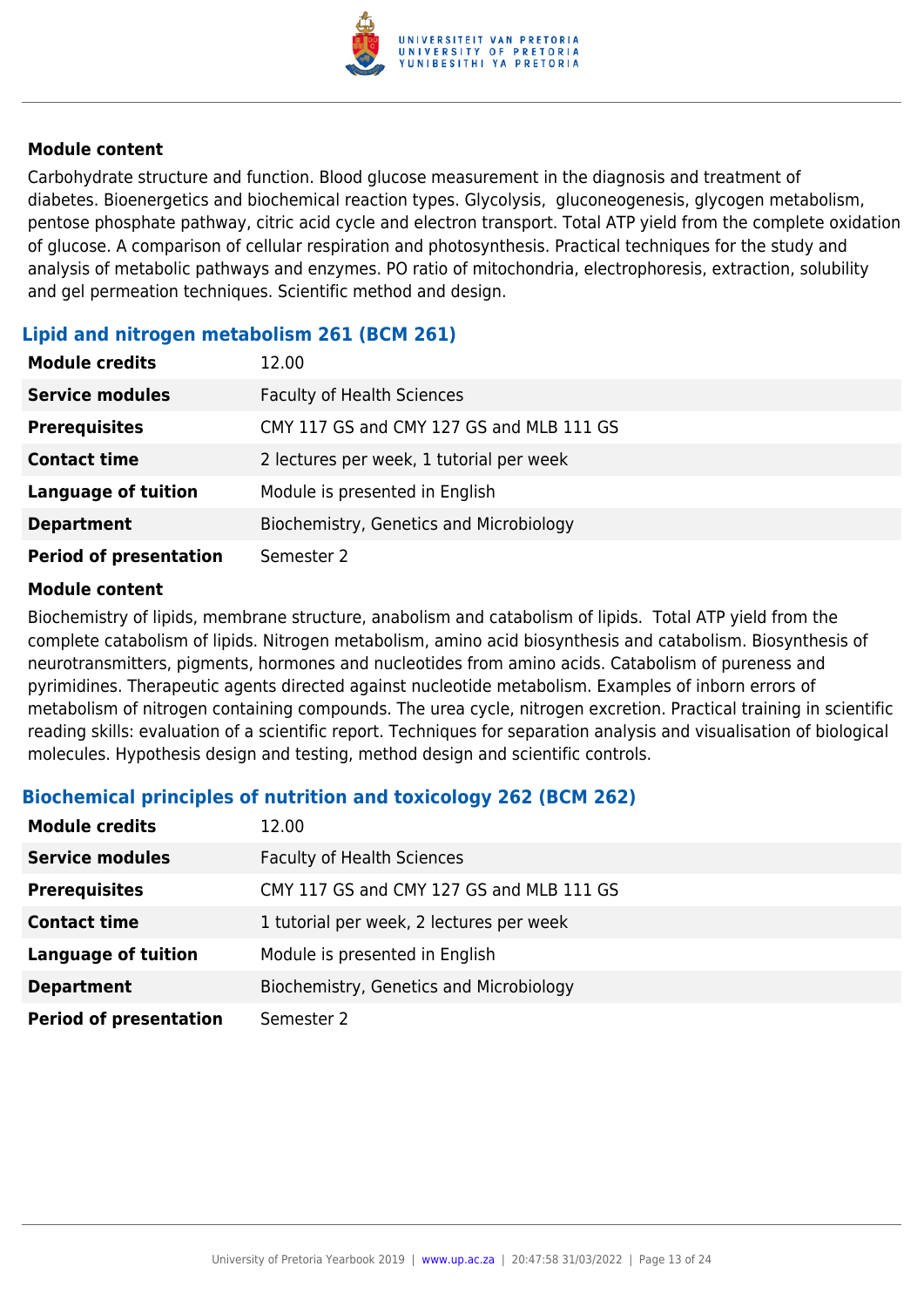

Biochemistry of nutrition and toxicology. Proximate analysis of nutrients. Review of energy requirements and expenditure, starvation, marasmus and kwashiorkor. Respiratory quotient. Requirements and function of water, vitamins and minerals. Interpretation and modification of RDA values for specific diets, eg growth, exercise, pregnancy and lactation, aging and starvation. Interactions between nutrients. Cholesterol, polyunsaturated, essential fatty acids and dietary anti-oxidants. Oxidation of fats. Biochemical mechanisms of water- and fatsoluble vitamins and assessment of vitamin status. Mineral requirements, biochemical mechanisms, imbalances and diarrhoea. Biochemistry of xenobiotics: absorption, distribution, metabolism and excretion (ADME); detoxification reactions: oxidation/reduction (Phase I), conjugations (Phase II), export from cells (Phase III); factors affecting metabolism and disposition. Examples of genetic abnormalities, phenotypes and frequencies. Examples of toxins: biochemical mechanisms of common toxins and their antidotes. Natural toxins from fungi, plants and animals: goitrogens, cyanogens, cholineesterase inhibitors, ergotoxin, aflatoxins Practical training in scientific writing skills: evaluating scientific findings. Introduction to practical techniques in nutrition and toxicology. Experimental design and calculations in experiments: determining nutritional value of metabolites and studying the ADME of toxins.

#### **Consumer behaviour 212 (BEM 212)**

| <b>Module credits</b>         | 16.00                                                                                                                                                       |
|-------------------------------|-------------------------------------------------------------------------------------------------------------------------------------------------------------|
| <b>Service modules</b>        | Faculty of Engineering, Built Environment and Information Technology<br><b>Faculty of Humanities</b><br><b>Faculty of Natural and Agricultural Sciences</b> |
| <b>Prerequisites</b>          | <b>BEM 120 GS</b>                                                                                                                                           |
| <b>Contact time</b>           | 3 lectures per week                                                                                                                                         |
| <b>Language of tuition</b>    | Module is presented in English                                                                                                                              |
| <b>Department</b>             | Marketing Management                                                                                                                                        |
| <b>Period of presentation</b> | Semester 1                                                                                                                                                  |

#### **Module content**

Internal and external influencing factors of consumer behaviour, the consumer's decision process and application fields of consumer behaviour, consumerisms and social responsibility, buying behaviour of consumers in both product and service related industries, consumer psychology and the influence thereof on buying behaviour, psychology of pricing, influencing factors in consumer buying behaviour, the impact of various forms of marketing communication on buying behaviour.

#### **Principles of food processing and preservation 260 (FST 260)**

| <b>Module credits</b> | 12.00                                                                                    |
|-----------------------|------------------------------------------------------------------------------------------|
| <b>Prerequisites</b>  | CMY 117, CMY 127, MBY 161, PHY 131 and WTW 134 or WTW 165 or permission<br>from the HOD. |
| <b>Contact time</b>   | 2 lectures per week, 1 practical per week                                                |
| Language of tuition   | Module is presented in English                                                           |
| <b>Department</b>     | <b>Consumer and Food Sciences</b>                                                        |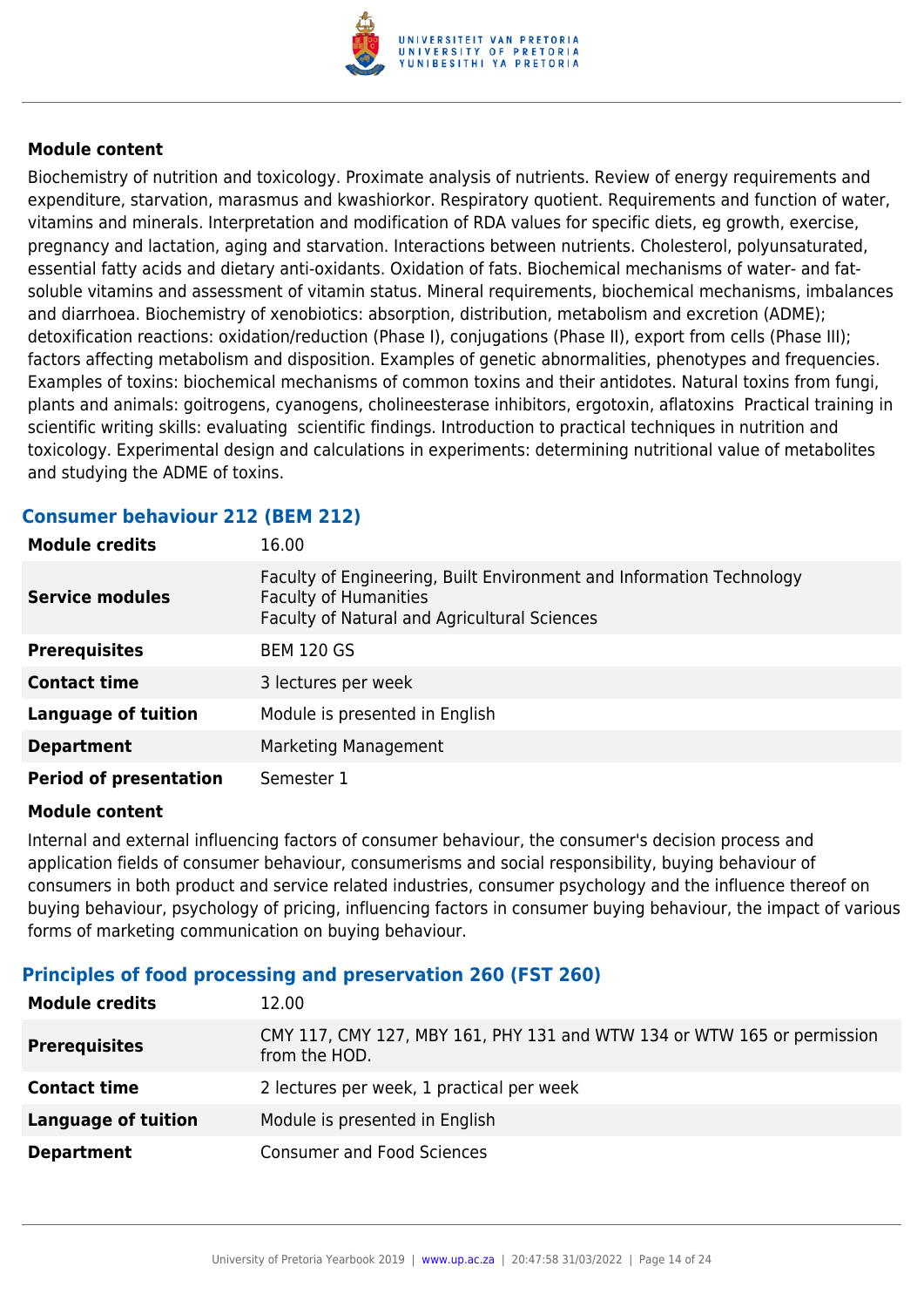

#### **Period of presentation** Semester 1 and Semester 2

#### **Module content**

Lectures: Food preservation technologies: concept of hurdle technology; heat (blanching, pasteurisation and sterilisation); cold (refrigeration and freezing); concentration and dehydration; food irradiation; fermentation; preservatives; new methods of food preservation. Effect of various food preservation technologies on the microbiological (shelf-life and safety issues), sensory and nutritional quality of foods. Practicals: Practical applications of above processes. Physical, chemical and sensory evaluation of processed foods. Assignment: Application of hurdle technology concept to a specific food product.

#### **Bacteriology 251 (MBY 251)**

| <b>Module credits</b>         | 12.00                                                                |  |
|-------------------------------|----------------------------------------------------------------------|--|
| <b>Service modules</b>        | Faculty of Engineering, Built Environment and Information Technology |  |
| <b>Prerequisites</b>          | <b>MBY 161 GS</b>                                                    |  |
| <b>Contact time</b>           | fortnightly practicals, 2 lectures per week                          |  |
| <b>Language of tuition</b>    | Module is presented in English                                       |  |
| <b>Department</b>             | Biochemistry, Genetics and Microbiology                              |  |
| <b>Period of presentation</b> | Semester 1                                                           |  |

#### **Module content**

Growth, replication and survival of bacteria, Energy sources, harvesting from light versus oxidation, regulation of catabolic pathways, chemotaxis. Nitrogen metabolism, iron-scavenging. Alternative electron acceptors: denitrification, sulphate reduction, methanogenesis. Bacterial evolution, systematic and genomics. Biodiversity; bacteria occurring in the natural environment (soil, water and air), associated with humans, animals, plants, and those of importance in foods and in the water industry.

#### **Food microbiology 262 (MBY 262)**

| <b>Module credits</b>         | 12.00                                     |
|-------------------------------|-------------------------------------------|
| <b>Prerequisites</b>          | MBY 251 or permission from HOD.           |
| <b>Contact time</b>           | 1 practical per week, 2 lectures per week |
| <b>Language of tuition</b>    | Module is presented in English            |
| <b>Department</b>             | Biochemistry, Genetics and Microbiology   |
| <b>Period of presentation</b> | Semester 2                                |

#### **Module content**

Primary sources of migroorganisims in food. Factors affecting the growth and survival of microorganisms in food. Microbial quality, spoilage and safety of food. Different organisms involved, their isolation, screening and detection. Conventional approaches, alternative methods rapid methods. Food fermentations: fermentation types, principles and organisms involved.

#### **Consumer facilitation 222 (VBF 222)**

**Module credits** 8.00

University of Pretoria Yearbook 2019 | [www.up.ac.za](https://www.up.ac.za/yearbooks/home) | 20:47:58 31/03/2022 | Page 15 of 24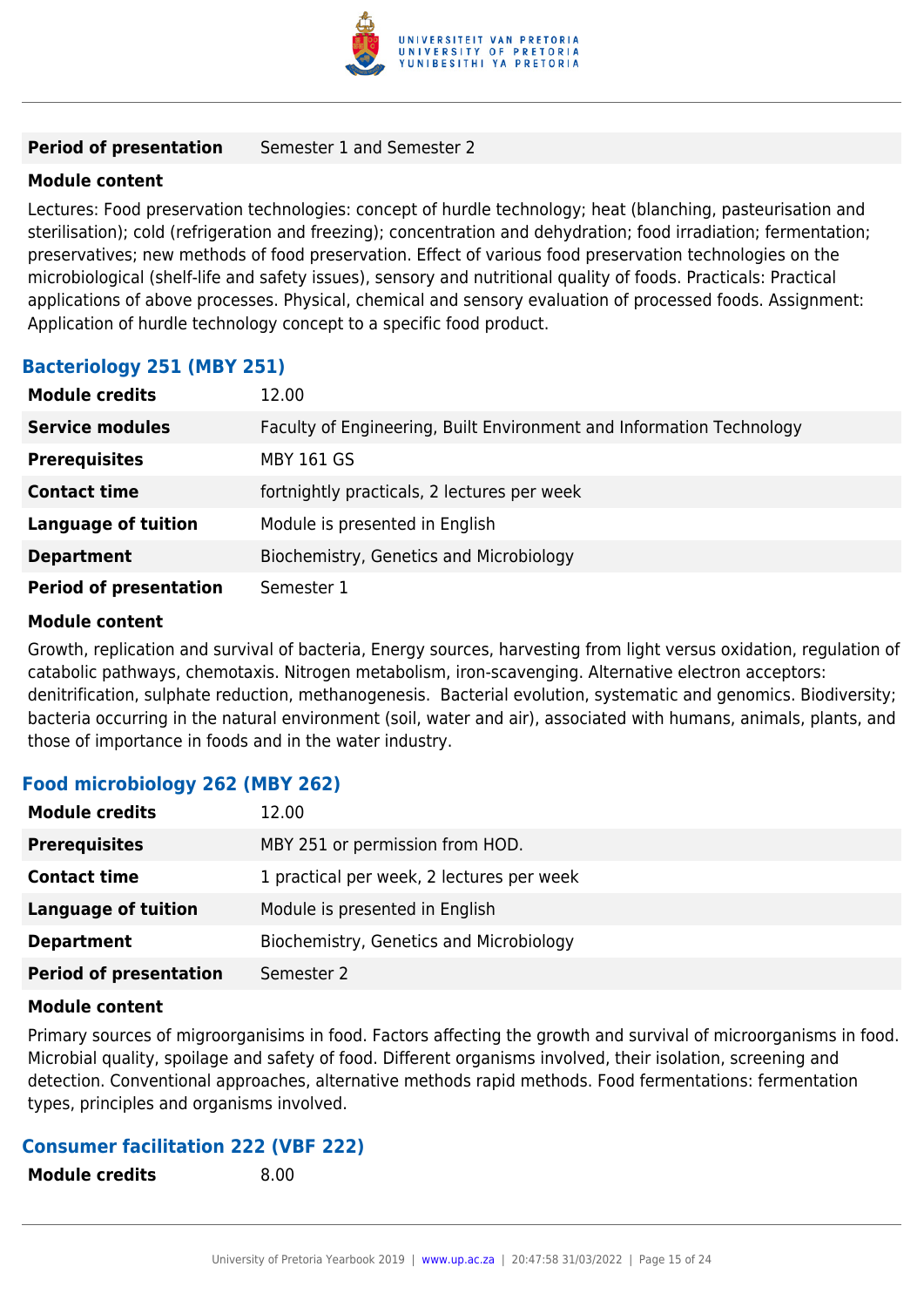

| <b>Contact time</b>           | 1 lecture per week                          |
|-------------------------------|---------------------------------------------|
| Language of tuition           | Afrikaans and English are used in one class |
| <b>Department</b>             | <b>Consumer and Food Sciences</b>           |
| <b>Period of presentation</b> | Semester 2                                  |

Consumer decision making and consumer socialisation ; determinants of informed, responsible consumer decisions and consume satisfaction. Consumer education; development of consumer skills. Expenditure ptterns of the diverse South African consumer market and diverse market contexts. Consumerism. Globalisation.

#### **Food commodities and preparation 210 (VDS 210)**

| <b>Module credits</b>         | 18.00                                       |
|-------------------------------|---------------------------------------------|
| <b>Service modules</b>        | <b>Faculty of Health Sciences</b>           |
| <b>Prerequisites</b>          | VDS 121                                     |
| <b>Contact time</b>           | 1 practical per week, 3 lectures per week   |
| <b>Language of tuition</b>    | Afrikaans and English are used in one class |
| <b>Department</b>             | <b>Consumer and Food Sciences</b>           |
| <b>Period of presentation</b> | Semester 1                                  |

#### **Module content**

Module 1: The study of different food systems with regard to food preparation. Physical and chemical properties and the influence of the composition in food preparation.

Module 2: Food preparation basics of the following: soups and sauces, fruit and vegetables; salads; frozen desserts; gelatine.

Module 3: Origin and development of food habits; Factors influencing habits and choice; Dynamics of food habits. Influence of religion on food habits. Food habits of different ethnic groups.

#### **Food commodities and preparation 221 (VDS 221)**

| <b>Module credits</b>         | 18.00                                       |
|-------------------------------|---------------------------------------------|
| <b>Service modules</b>        | <b>Faculty of Health Sciences</b>           |
| <b>Prerequisites</b>          | VDS 210                                     |
| <b>Contact time</b>           | 1 practical per week, 3 lectures per week   |
| <b>Language of tuition</b>    | Afrikaans and English are used in one class |
| <b>Department</b>             | <b>Consumer and Food Sciences</b>           |
| <b>Period of presentation</b> | Semester 2                                  |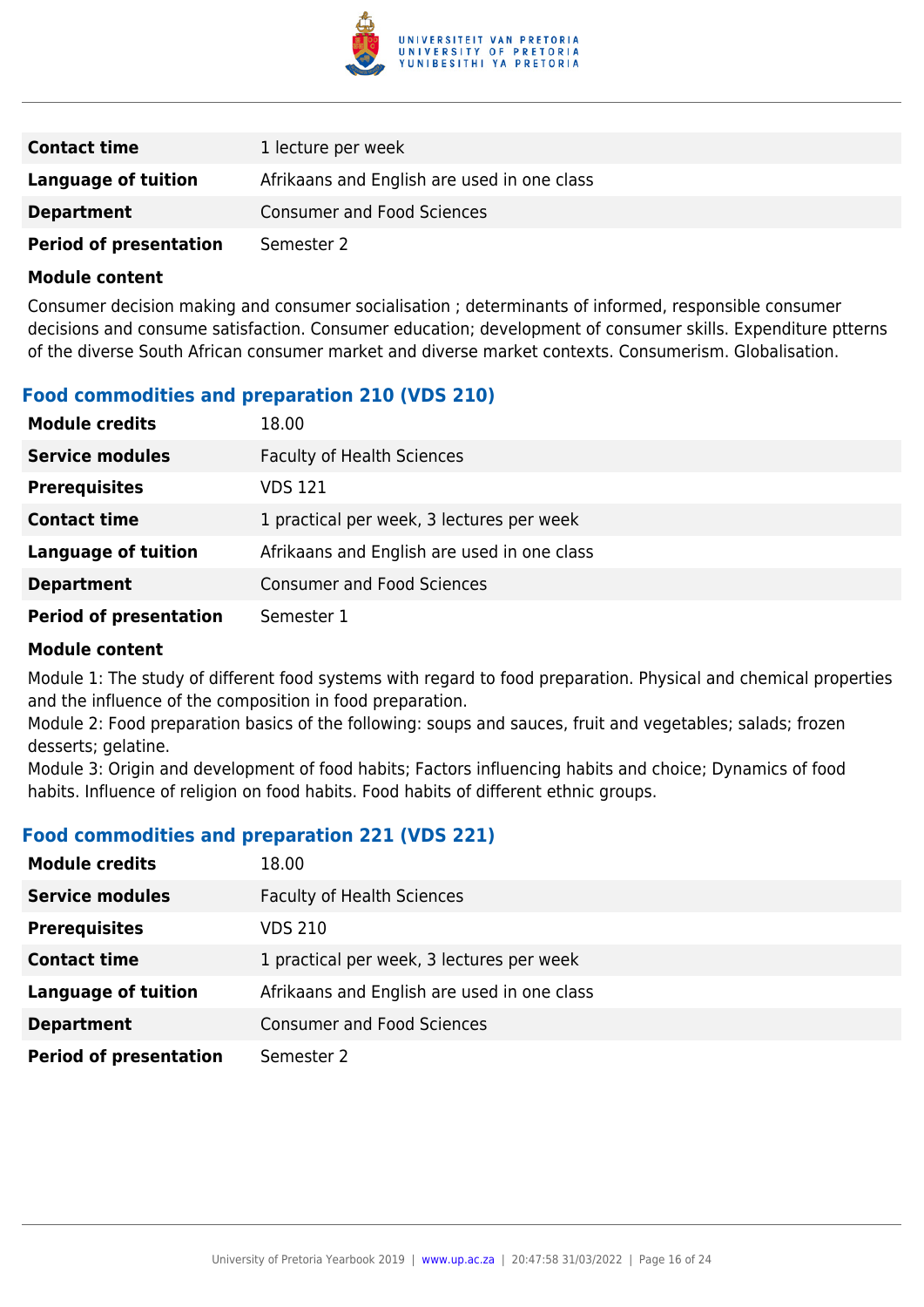

Module 1: The study of different food systems with regard to food preparation. Physical and chemical properties and the influence of the composition in food preparation.

Module 2: Food preparation basics of the following: meat; poultry; fish, legumes, eggs and milk, baked products (whole spectrum); leavening agents.

Module 3: The influence of culture on cuisines. Study of the cuisines of selected African, European and Eastern countries.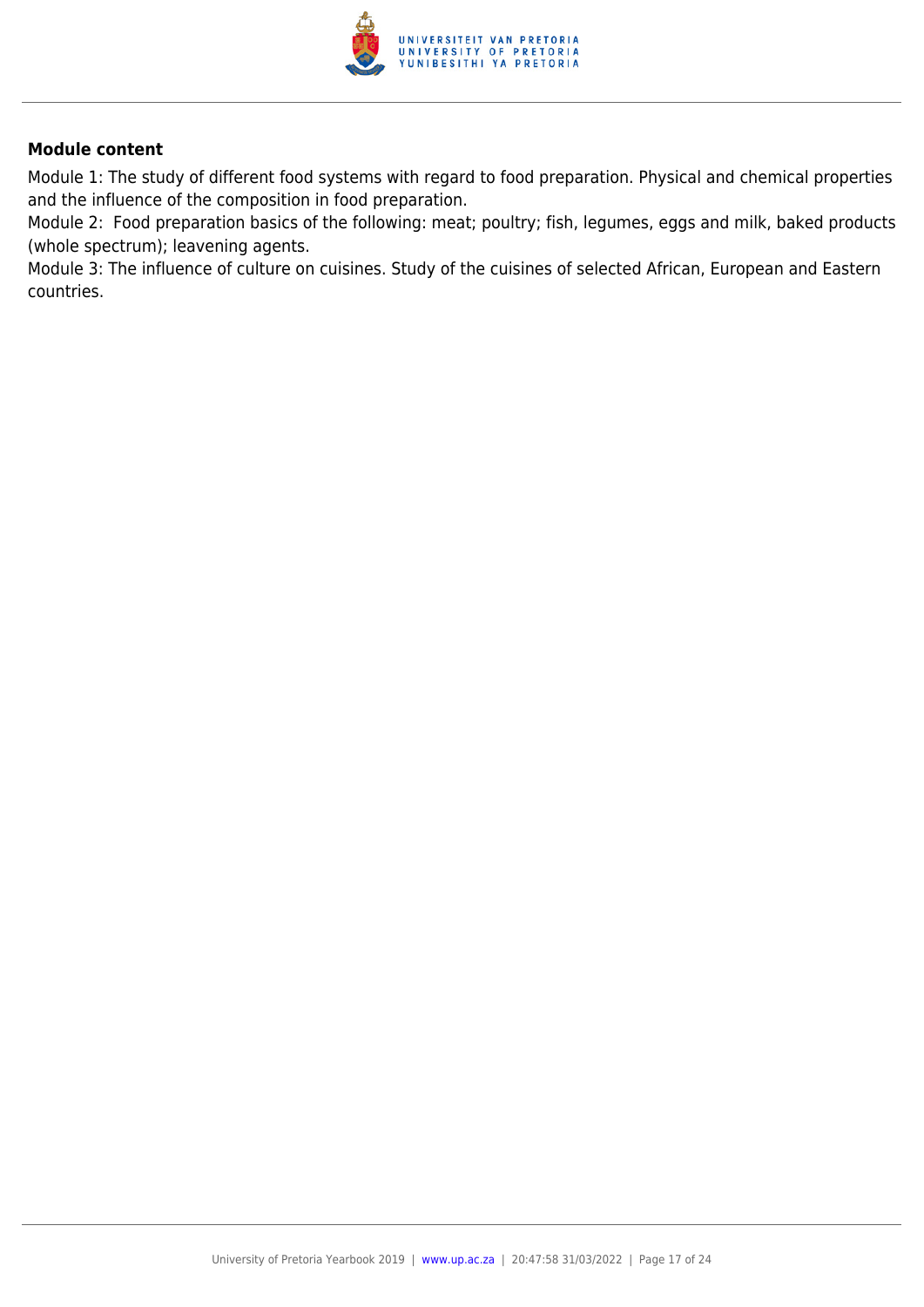

# Curriculum: Year 3

**Minimum credits: 140**

#### **Minimum credits:**

 $Core = 140$ 

### **Core modules**

#### **Food chemistry 351 (FST 351)**

| <b>Module credits</b>         | 18.00                                                                 |
|-------------------------------|-----------------------------------------------------------------------|
| <b>Prerequisites</b>          | BCM 251 and BCM 252 and BCM 261 and BCM 262 or permission of the HOD. |
| <b>Contact time</b>           | 2 lectures per week, 1 practical per week                             |
| <b>Language of tuition</b>    | Module is presented in English                                        |
| <b>Department</b>             | <b>Consumer and Food Sciences</b>                                     |
| <b>Period of presentation</b> | Semester 1                                                            |
|                               |                                                                       |

#### **Module content**

Lectures - Chemistry of major food components: Carbohydrates. Proteins. Lipids. Water. Chemical and nutritional aspects of food processing: implications of different processing techniques on the major food components. Functional properties of the major food components. Modification of functional properties of the major food components. Food analysis methodology. Practical work: Food analysis.

#### **Food chemistry (2) 352 (FST 352)**

| <b>Module credits</b>         | 18.00                                                                   |  |
|-------------------------------|-------------------------------------------------------------------------|--|
| <b>Prerequisites</b>          | BCM 251 and BCM 252 and BCM 261 and BCM 262 or permission from the HOD. |  |
| <b>Contact time</b>           | 2 lectures per week, 1 practical per week                               |  |
| <b>Language of tuition</b>    | Module is presented in English                                          |  |
| <b>Department</b>             | <b>Consumer and Food Sciences</b>                                       |  |
| <b>Period of presentation</b> | Semester 1                                                              |  |

#### **Module content**

Lectures - Basic food analysis and chemistry of the minor food components: Basic food analysis, vitamins, minerals, additives, contaminants. Chemical and nutritional aspects of food processing: implications of different processing techniques on minor food components. Functional properties of the minor food components. Food analysis methodology. Practical work: Food analysis.

#### **Food service management 321 (VDB 321)**

| <b>Module credits</b> | 18.00                             |
|-----------------------|-----------------------------------|
| Service modules       | <b>Faculty of Health Sciences</b> |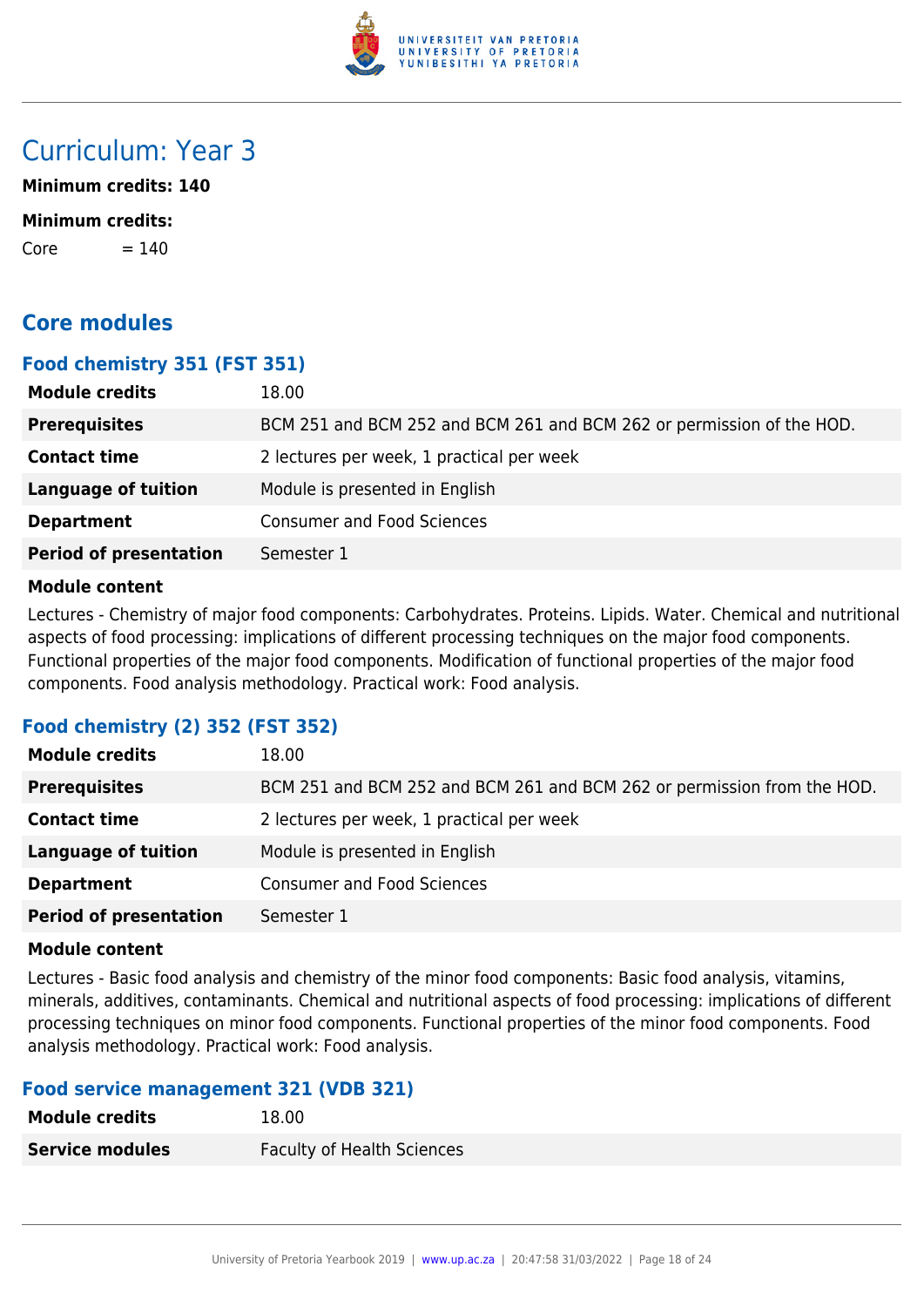

| <b>Prerequisites</b>          | Natural and Agricultural Sciences students: VDS 322 # |
|-------------------------------|-------------------------------------------------------|
| <b>Contact time</b>           | 1 practical per week, 3 lectures per week             |
| Language of tuition           | Afrikaans and English are used in one class           |
| <b>Department</b>             | <b>Consumer and Food Sciences</b>                     |
| <b>Period of presentation</b> | Semester 2                                            |

Planning and layout of food service units for different food service systems. Equipment for food services. Factors influencing the choice and purchasing of equipment for different food service units. Hygiene and safety in food services. management in food service systems. Financial management in food services.

### **Nutrition 311 (VDG 311)**

| <b>Module credits</b>         | 17.00                                       |
|-------------------------------|---------------------------------------------|
| <b>Prerequisites</b>          | No prerequisites.                           |
| <b>Contact time</b>           | 1 practical per week, 3 lectures per week   |
| <b>Language of tuition</b>    | Afrikaans and English are used in one class |
| <b>Department</b>             | <b>Consumer and Food Sciences</b>           |
| <b>Period of presentation</b> | Semester 1                                  |

#### **Module content**

The study of nutrients and water regarding their chemical composition, characteristics, basic digestion, absorption, metabolism, functions, food sources and symptoms of deficiency and toxicity. Energy metabolism. Dietary recommendations and guidelines, dietary guides and meal planning. The use and application of food composition tables in dietary analysis.

### **Nutrition during life cycle 321 (VDG 321)**

| 17.00                                       |
|---------------------------------------------|
| [FSG 110 and FSG 120] and VDG 311           |
| 1 practical per week, 3 lectures per week   |
| Afrikaans and English are used in one class |
| <b>Consumer and Food Sciences</b>           |
| Semester 2                                  |
|                                             |

#### **Module content**

The role of nutrition in the life cycle. The role of nutrition in the prevention of lifestyle related diseases osteoporosis, cancer, coronary heart disease, tooth decay. Vegetarianism. Different conditions of malnutrition: Protein Energy Malnutrition and obesity.

#### **Consumer food research 310 (VDS 310)**

| <b>Module credits</b> |  | 21.00 |  |
|-----------------------|--|-------|--|
|-----------------------|--|-------|--|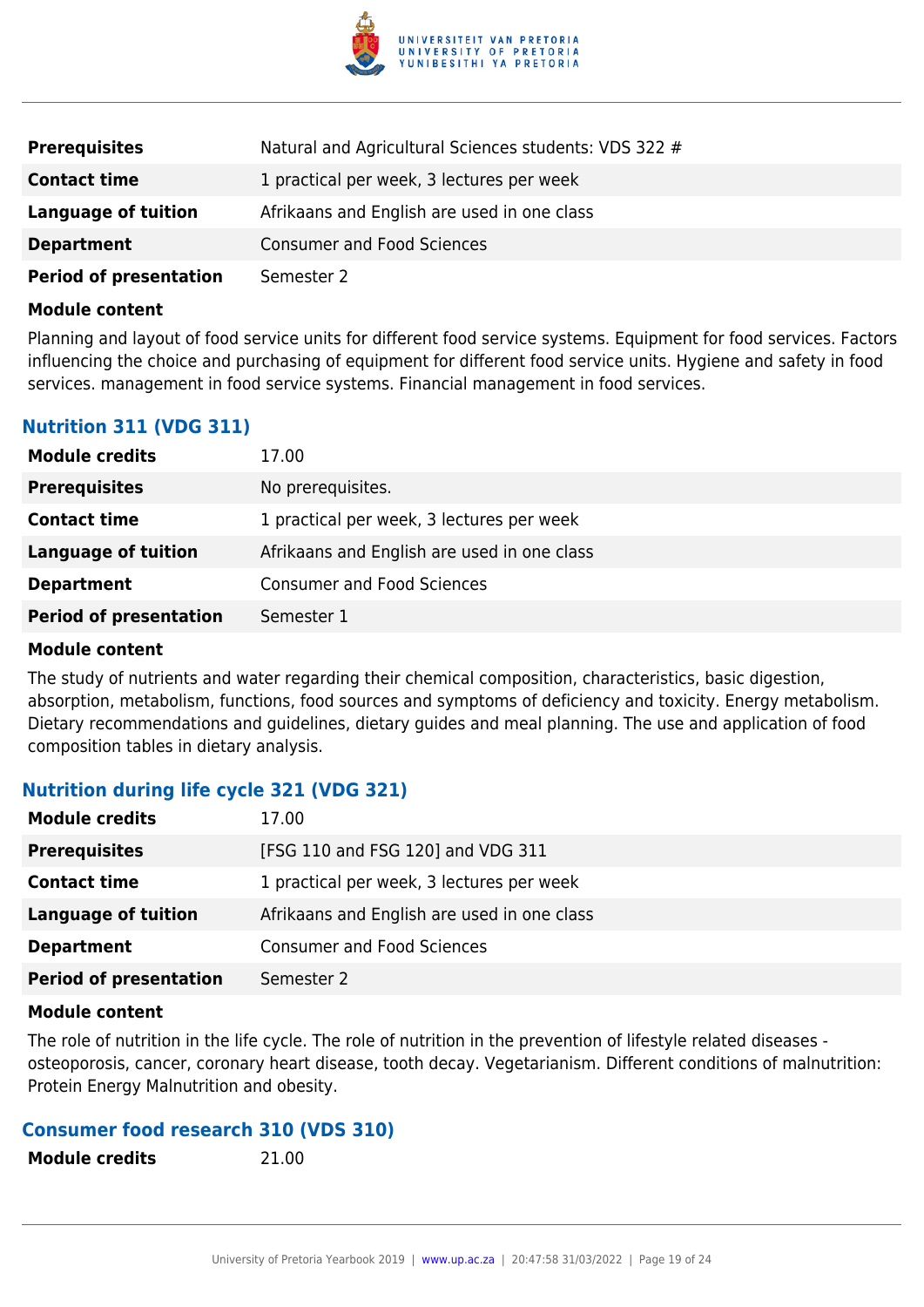

| <b>Prerequisites</b>          | <b>VDS 221</b>                              |
|-------------------------------|---------------------------------------------|
| <b>Contact time</b>           | 1 practical per week, 3 lectures per week   |
| <b>Language of tuition</b>    | Afrikaans and English are used in one class |
| <b>Department</b>             | <b>Consumer and Food Sciences</b>           |
| <b>Period of presentation</b> | Semester 1                                  |

Planning executing and reporting consumer food research. Food preservation and evaluation techniques. Experiments in food, emphasizing ingredient function and standard preparation methods. Application of experimental methods through which the chemical and physical reactions of food to different food handling, preparation and preservation techniques are illustrated. Quality evaluation and consumer orientated sensory evaluation of food products.

#### **Large-scale food production and restaurant management 322 (VDS 322)**

| <b>Module credits</b>         | 31.00                                       |
|-------------------------------|---------------------------------------------|
| <b>Service modules</b>        | <b>Faculty of Health Sciences</b>           |
| <b>Prerequisites</b>          | VDS 210 and VDS 221                         |
| <b>Contact time</b>           | 3 lectures per week, 3 practicals per week  |
| <b>Language of tuition</b>    | Afrikaans and English are used in one class |
| <b>Department</b>             | <b>Consumer and Food Sciences</b>           |
| <b>Period of presentation</b> | Semester 2                                  |

#### **Module content**

Module 1: Restaurant management. Table setting, table serving, wine service, food and wine pairing, beverage management

Module 2: Menu planning for different food service systems and styles of food service.

Module 3: Large scale food procurement, consumption and storage.

Practical work: Principles of large-scale food preparation and the practical application thereof in a practical restaurant situation. Recipe formats and adjustment applicable to large-scale food preparation. Work scheduling and the practical exposure to the use of large scale catering equipment in a real life situation.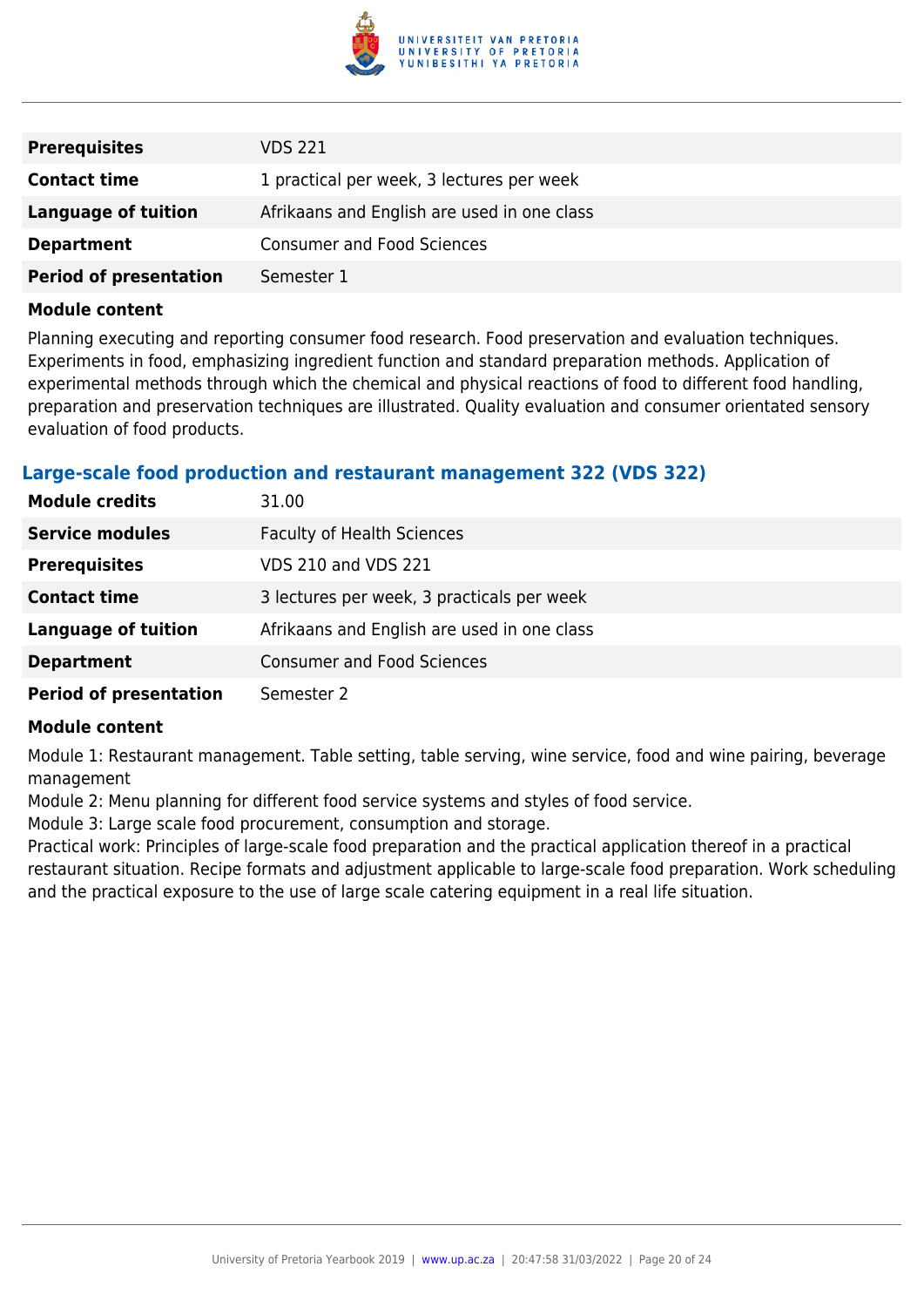

# Curriculum: Final year

#### **Minimum credits: 140**

#### **Minimum credits:**

 $Core = 140 \text{ credits}$ 

#### **Additional information:**

OPI 400 (Experiential training in industry): During the first to fourth years of study, students must complete a total of 480 hours experiential training in the industry to develop practical and occupational skills, participate in community engagement and provide service learning. This is equal to 3 weeks x 40 hours (120 hours) per year, according to requirements as determine by the head of department. These "credits" include evidence of experiential training, service learning and community engagement during the four years of the study programme and must be successfully completed together with a complete portfolio before the degree will be conferred. Please note: Various practical and industry interaction activities support the theoretical component of VDS 414 & VDS 424, VDS 413 and FST 413 and take place after hours to develop practical and industry skills.

### **Core modules**

#### **Sensory evaluation 412 (FST 412)**

| <b>Module credits</b>         | 10.00                                                    |
|-------------------------------|----------------------------------------------------------|
| <b>Prerequisites</b>          | FST 260, FST 351 and FST 352 or permission from the HOD. |
| <b>Contact time</b>           | 12 discussion classes, 6 practicals per semester         |
| <b>Language of tuition</b>    | Module is presented in English                           |
| <b>Department</b>             | <b>Consumer and Food Sciences</b>                        |
| <b>Period of presentation</b> | Semester 1                                               |
|                               |                                                          |

#### **Module content**

Principles and applications of sensory evaluation. Types of panels, tests and test conditions and their functions. Selection and training of panellists for descriptive sensory evaluation. Instrumental sensory quality measurements. Statistical analysis and interpretation of data. Practicals: Practical aspects and execution of sensory evaluation techniques, analysis and interpretation of data. Instrumental sensory quality measurements.

#### **Experiential training in industry 400 (OPI 400)**

| <b>Module credits</b>         | 5.00                                                       |
|-------------------------------|------------------------------------------------------------|
| <b>Prerequisites</b>          | Documentation of work experience as required for years 1-3 |
| <b>Contact time</b>           | 1 practical per week                                       |
| <b>Language of tuition</b>    | Afrikaans and English are used in one class                |
| <b>Department</b>             | <b>Consumer and Food Sciences</b>                          |
| <b>Period of presentation</b> | Semester 2                                                 |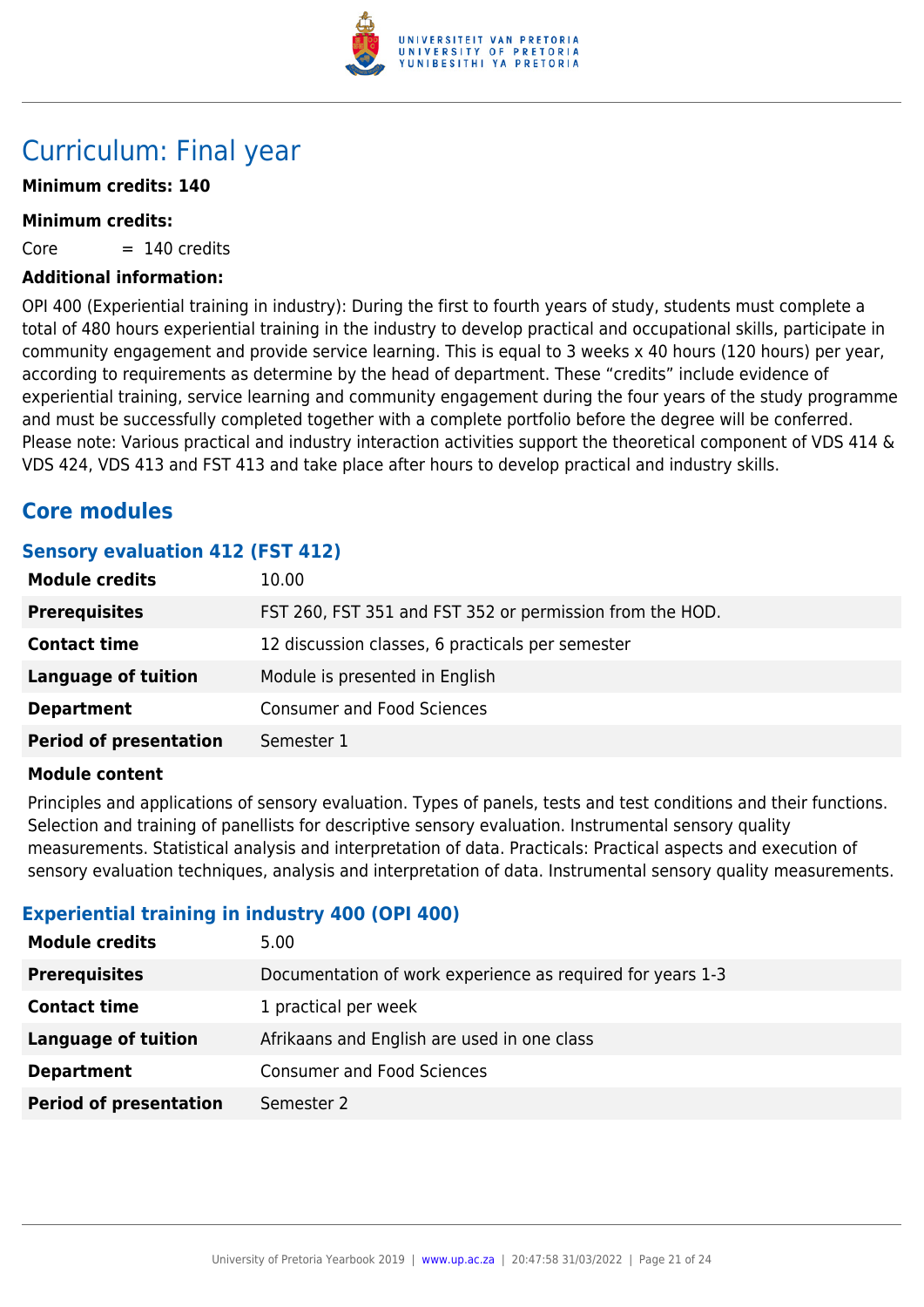

During the first to fourth years of study students must complete a total of 600 hours experiential training in the industry to develop practical and occupational skills, participate in community engagement and provide service learning. This is equal to 3 weeks x40 hours (120 hours) per year for the first to third year and 6 weeks x 40 hours in the fourth year, including the following:

• event management for Hospitality Management students, according to requirements as determined by the head of department;

or

• a culinary science project application for Culinary Science students, according to requirements as determined by the head of department. These 'credits' comprise 50 learning hours and the balance of the hours include work-related experience evidence of experiential training, service learning and community engagement during the four years of the degree programme and must be successfully completed together with a complete portfolio before the degree will be conferred.

Please note: Various practical and industry-interaction activities support the theoretical component of VDS 322, 413, 414, 417, 424, 427, FST 412 and TBE 311 (as applicable to the respective Consumer Science programmes) and take place after hours to develop practical and industry skills.

#### **Research project 400 (VBR 400)**

| <b>Module credits</b>         | 30.00                                       |
|-------------------------------|---------------------------------------------|
| <b>Prerequisites</b>          | BEM 314 and Final-year status               |
| <b>Contact time</b>           | 1 practical per week, 1 lecture per week    |
| <b>Language of tuition</b>    | Afrikaans and English are used in one class |
| <b>Department</b>             | <b>Consumer and Food Sciences</b>           |
| <b>Period of presentation</b> | Year                                        |

#### **Module content**

Research methodology. Planning, executing and reporting a research project in clothing retail management; food retail management, hospitality management or culinary science.

#### **Food service management 420 (VDB 420)**

| <b>Module credits</b>         | 21.00                                       |
|-------------------------------|---------------------------------------------|
| <b>Prerequisites</b>          | VDB 321 GS and ABV 320                      |
| <b>Contact time</b>           | 3 lectures per week, 1 practical per week   |
| Language of tuition           | Afrikaans and English are used in one class |
| <b>Department</b>             | <b>Consumer and Food Sciences</b>           |
| <b>Period of presentation</b> | Semester 1                                  |

#### **Module content**

The professional food service manager's roles, responsibilities and characteristics. Contemporary leadership and management styles in food service systems. Professionalism and ethics. Advanced food service systems and production management techniques and training facilitation. Marketing of food services.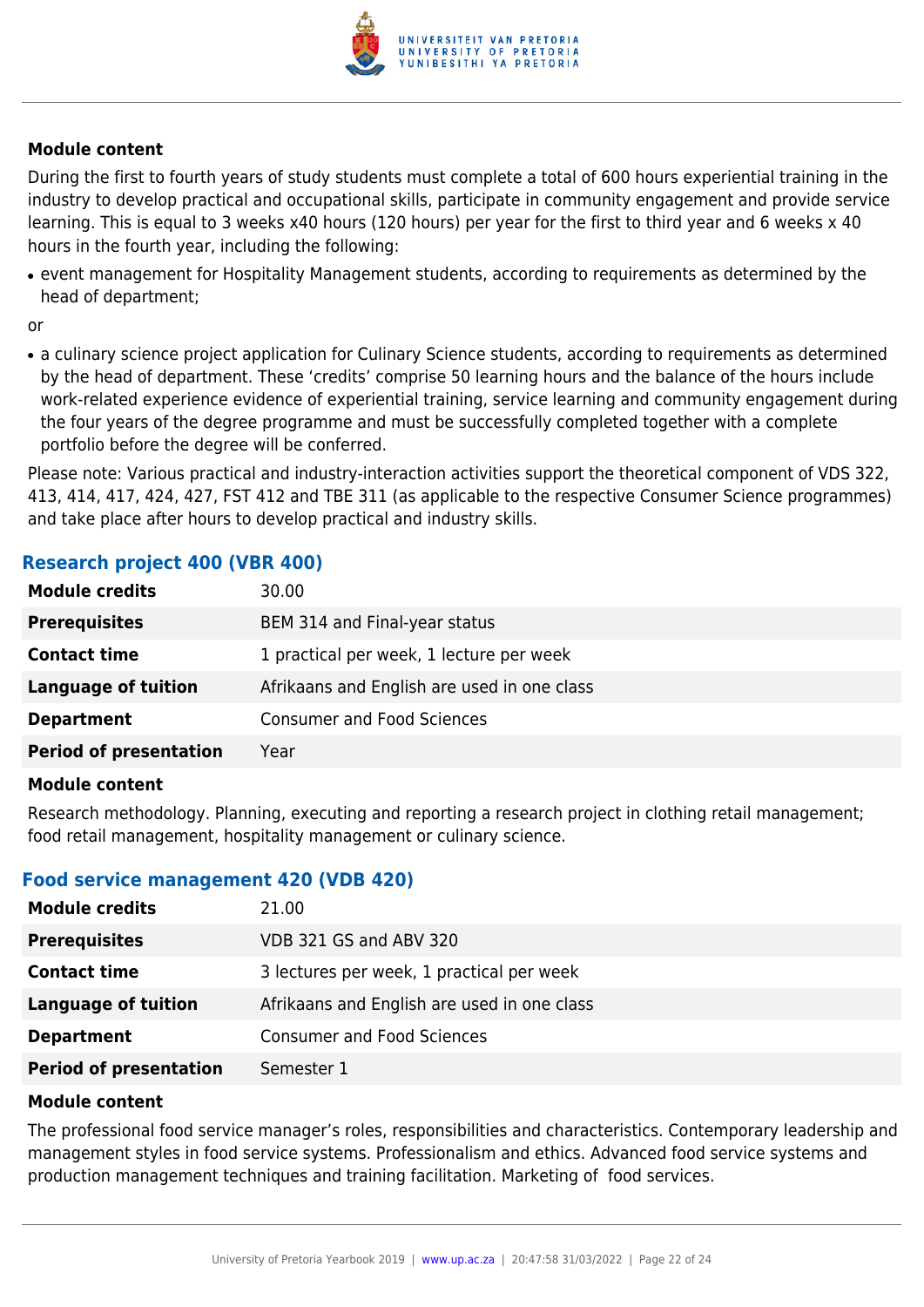

### **Recipe development and standardisation 413 (VDS 413)**

| <b>Module credits</b>         | 30.00                                       |
|-------------------------------|---------------------------------------------|
| <b>Prerequisites</b>          | <b>VDS 310 or VDS 322</b>                   |
| <b>Contact time</b>           | 3 lectures per week, 2 practicals per week  |
| <b>Language of tuition</b>    | Afrikaans and English are used in one class |
| <b>Department</b>             | <b>Consumer and Food Sciences</b>           |
| <b>Period of presentation</b> | Semester 1                                  |
|                               |                                             |

#### **Module content**

Recipe development process. Development of appropriate recipes and food products for a given situation. Standardisation of recipes. Food styling and food photography.

# **Culinary art 414 (VDS 414)**

| <b>Module credits</b>         | 22.00                                       |
|-------------------------------|---------------------------------------------|
| <b>Prerequisites</b>          | <b>VDS 322</b>                              |
| <b>Contact time</b>           | 2 lectures per week, 2 practicals per week  |
| <b>Language of tuition</b>    | Afrikaans and English are used in one class |
| <b>Department</b>             | <b>Consumer and Food Sciences</b>           |
| <b>Period of presentation</b> | Semester 1                                  |

#### **Module content**

Advanced food preparation and presentation techniques. Event planning and banqueting for Hospitality Management students and a culinary science project application for Culinary Science students

#### **Culinary art 424 (VDS 424)**

| <b>Module credits</b>         | 22.00                                       |
|-------------------------------|---------------------------------------------|
| <b>Prerequisites</b>          | <b>VDS 414</b>                              |
| <b>Contact time</b>           | 2 practicals per week, 2 lectures per week  |
| <b>Language of tuition</b>    | Afrikaans and English are used in one class |
| <b>Department</b>             | <b>Consumer and Food Sciences</b>           |
| <b>Period of presentation</b> | Semester 2                                  |
| Madula cantant                |                                             |

#### **Module content**

Advanced food preparation and presentation techniques. Event planning and banqueting for Hospitality Management students and a culinary science project application for Culinary Science students.

The information published here is subject to change and may be amended after the publication of this information. The [General Regulations \(G Regulations\)](https://www.up.ac.za/yearbooks/2019/rules/view/REG) apply to all faculties of the University of Pretoria. It is expected of students to familiarise themselves well with these regulations as well as with the information contained in the [General Rules](https://www.up.ac.za/yearbooks/2019/rules/view/RUL) section.